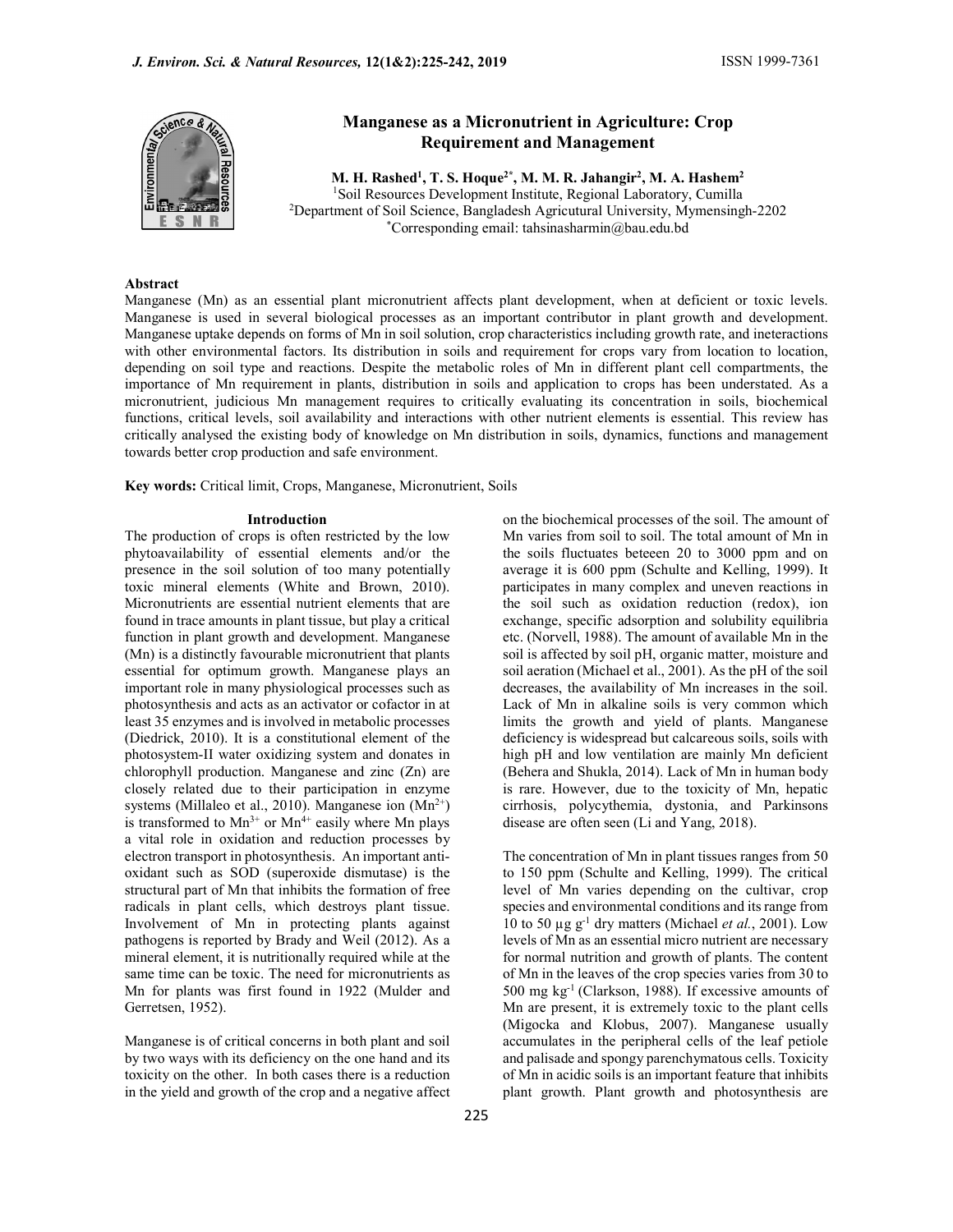reduced if the soil contains high levels of Mn. Mn toxicity usually starts when the soil pH is 5.5 or lower but it is seen when the soil pH is less than 6.0.

Crop species such as wheat, soybean, mustard and common beans are very sensitive to Mn deficiency and they respond positively to the application of Mn fertilizer. Lack of Mn in the above mentioned crops results in reduced dry matter production and yield, weakens the immune system against pathogens and decreases heat and drought resistance. However, very little attention has been paid to Mn and its role in plant and soil. Therefore, the effect of Mn fertilizer on these crops is necessary to be identified. Intensive cropping, cultivation of high yielding crop varities, imbalanced fertilization without micronutrients, little or no use of organic manures have resulted in depletion of micronutrients in Bangladesh soil. Critical limit of a nutrient in soils refers to a level below which the crops will readily respond to its application. For all crops and varieties under varying soils and environmental conditions, one important critical limit may not be used. Information on the use of Mn fertilizer come from soil testing laboratories should be based on the critical limits of extractable Mn for different crops and soils. This will also save different amount of fertilizers being wasted by the farmers while growing the crops. The threshold value of Mn in soil and plant assumes greater importance in monitoring the sustainability related to soil Mn reserve.

This review article focuses on Mn as a micronutrient mentioning its biochemical functions, critical levels, distribution and chemistry in soil, deficiency and toxicity in plant and soil, interactions with other nutrient elements and recommendation for application in order to highlight the significance of Mn in agriculture for better crop production.

# Biochemical functions of Mn

Manganese plays a vital role in biological systems because it exists in a type of oxidation states and is concerned in activation of mutiple enzyme systems (Mukhopadhyaya and Sharma, 1991). It is analogous to metalic element as magnesium  $(Mg^{2+})$  as each ion connects adenosine triphosphate with complexes of enzymes like phosphotransferase and phosphokinase. Dehydrogenase and decarboxylase in the Krebs cycle and ribonucleic acid polymerase are also activated by Mn2+ (Marschner, 1995; Burnell, 1988). Managanese plays an effective role of nitrate reduction; nitrate accumulates in the leaves which cause Mn deficiency. Lack of Mn causes lignin deficiency in plant and it takes on a deadly shape at the roots of the plant, reducing its resistance to attack fungi infection (Marschner, 1995). The role of Mn in lipid metabolism is not clear though (Ness and Woolhouse, 1980). Hydrogen peroxide is produced with the help of peroxidase enzyme, which is another Mn-dependent enzyme that helps prevent pathogen. Hydrogen peroxide is not only associated with cell wall stability but is also toxic to pathogens (Heine et al., 2011) and acts as a fungicide (Graham and Webb, 1991).

Due to the deficiency of Mn the plant height, dry matter yield and the amount of chlorophyll decreases (Polle et al., 1992). Excess magnesium supplimentation alleviates the effects of high Mn level by increasing the biomass, the concentration of the chlorophyll, deoxyribonucleic acid, Hill reaction activity, and the activity of peroxidase (Heenan and Campbell, 1981). If broad bean (Vicia faba L.) seeds are treated with Mn, they affect total chlorophyll content, growth, Mn accumulation in root and shoot, proline content and peroxidase activity. Roots and shoots of broad bean are increased positively in response to increasing Mn level which is more in the roots than in the shoots. The application of Mn increases the amount of total chlorophyll (Arya and Roy, 2011). Application of MnSO4 with FeSO4 and ZnSO4 increased the chlorophyll content and photosynthesis in plant which in turn increases the biological yield, seed weight and seed yield of soybean (Sharma and Misra, 1997; Bhanavase et al., 1995).

# Manganese requirement in crops

Manganese is an essential micronutrient that, relative to iron, is required by plants in the second largest quantity. Crops can be divided into three major groups on the basis of the Mn requirement, such as high Mn responsive, medium Mn responsive and low Mn responsive (Brouder et al., 2003).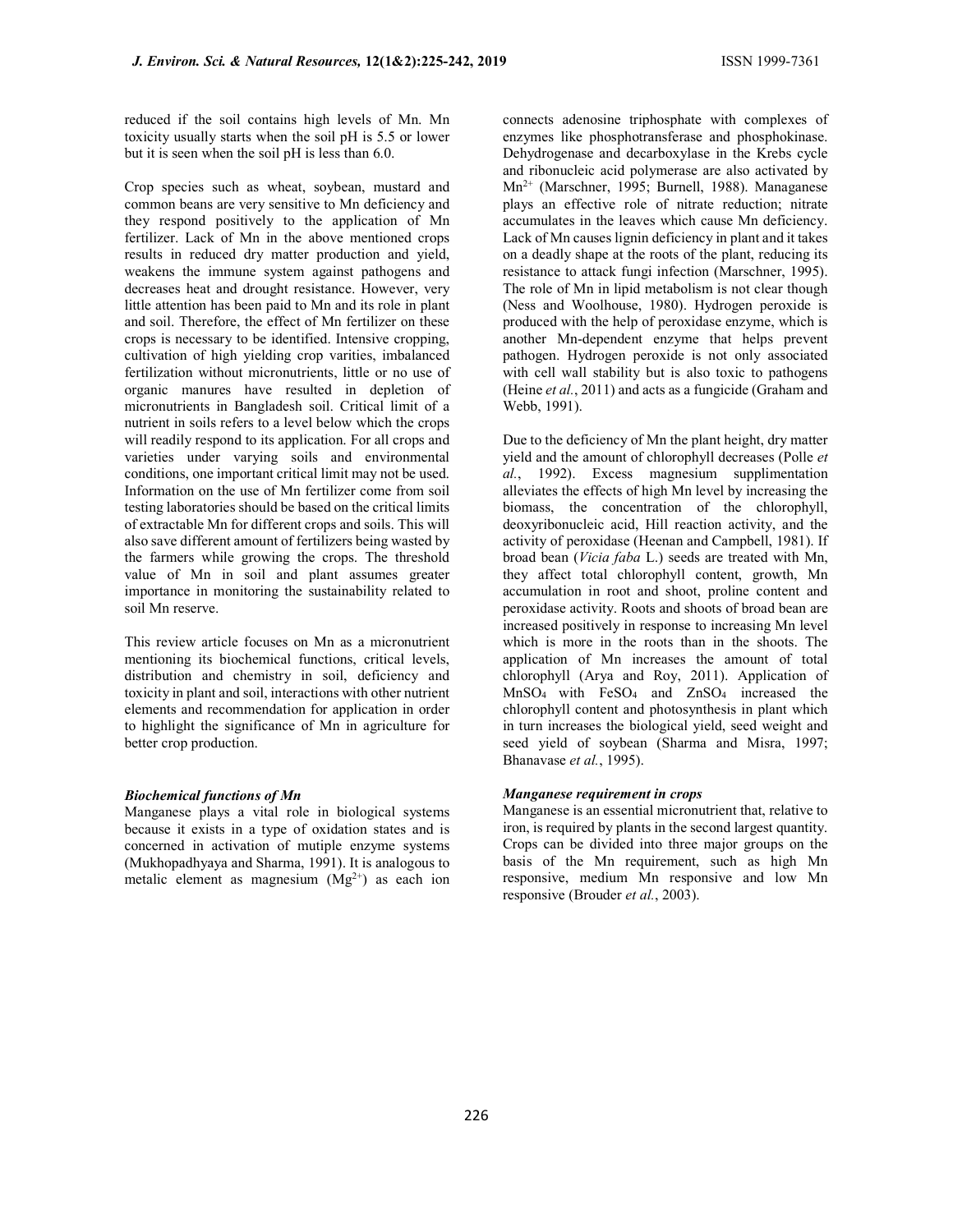

Fig. 1. Diagram showing Mn responsiveness in plants (modified from Ray et al., 2015)

On the low-Mn soils, crop species and cultivars differ drastically in their ability to grow. Nevertheless, the critical tissue Mn requirement lies between 10-20 mg Mn kg-1 for most plant species. Soybean, for example, is a high Mn-requiring plant and its root nodule bacteroids use nicotinamide-adenine dinucleotide (NAD)-malic enzyme activated by Mn to obtain energy from the plant. In order to release fixed nitrogen from root nodules into leaves and growing pods, Mndependent enzymes are needed (Winkler et al., 1985). The concentration of Mn in rice stems and leaves increased with the rise in Mn levels (Alam, 1985). The application of Mn substantially increased the consumption of Mn in wheat plants, suggesting that the requirement of Mn for wheat is higher than for other crops (Fageria and Baligar, 1997). Research results indicate that for optimal growth and photosynthesis, the C4-NAD malic enzyme species have a 10-30 fold greater tissue requirement for Mn (Kering et al., 2009).

### Critical levels of Mn in soil

In plants, every essential nutrient has a particular role to play and its existence in the above critical concentration is a must for a plant to complete its life cycle. Not only for soil and crop species, but also for different varieties of a given species, the critical limits or levels can differ (Singh and Agrawal, 2007). Soils, crops and methods of extraction are essential factors in deciding the critical limit of nutrient. For balanced fertilization to obtain optimum crop yields, evaluation of the critical limit of fixed as the critical limit of Mn for wheat under goradu soil of India (Bairwa, 2015). In another study, the critical level of Mn is  $3.3 \text{ mg} \text{ kg}^{-1}$  by using both graphical and statistical models for soybean (Bansal and Nayyar, 1990). Critical Mn deficiency level in recently matured terminal leaflet blade at  $V_6$  growth stage (before flowering) in soybean plant is 22.0  $\mu$ g g<sup>-1</sup> (Keisling and Mullinix, 1979). In Shirpur Tahsil Khandesh region of Maharastra, the critical limit of Mn is 2.4 mg  $kg^{-1}$  for Mn deficient soil (Mahashabde *et al.*, 2012). By the same method, the critical limits of Mn in different Egyptian sandy and calcareous soils are 1.4 and 1.2  $\mu$ g g<sup>-1</sup>, respectively (Elgala et al., 2008). In calcareous soils of Iran, the critical Mn level is 4.3 mg kg<sup>-1</sup> for wheat (Ziaeian and Malakouti, 2000) whereas in some selected soils of Mazandaran province of Iran is 4.10 mg kg<sup>-1</sup> with Cate-Nelson method for soybean (Asadi et al., 2004). Dryland wheat requires more Mn

Mn is important. In order to divide the soil of a specific region into deficient and non-deficient classes, essential levels of Mn are needed, either in soil or in plant. It helps fix the application dose of Mn to achieve the expected crop yield. Using the diethylene triamine-penta acetic acid (DTPA) extraction process, the critical limit for Mn in Bangladesh soil (Esatern Gangetic Plain) was fixed 1.0 ppm in few decades back but continued to be used till to date (FRG, 2018). The critical level of Mn in ustochrepts soil of India is  $2.9 \text{ mg kg}^{-1}$  for green gram (Bansal and Nayyar, 1989). As per the statistical tool Rproject and scatter diagram, 5.85 mg Mn kg-1 soil is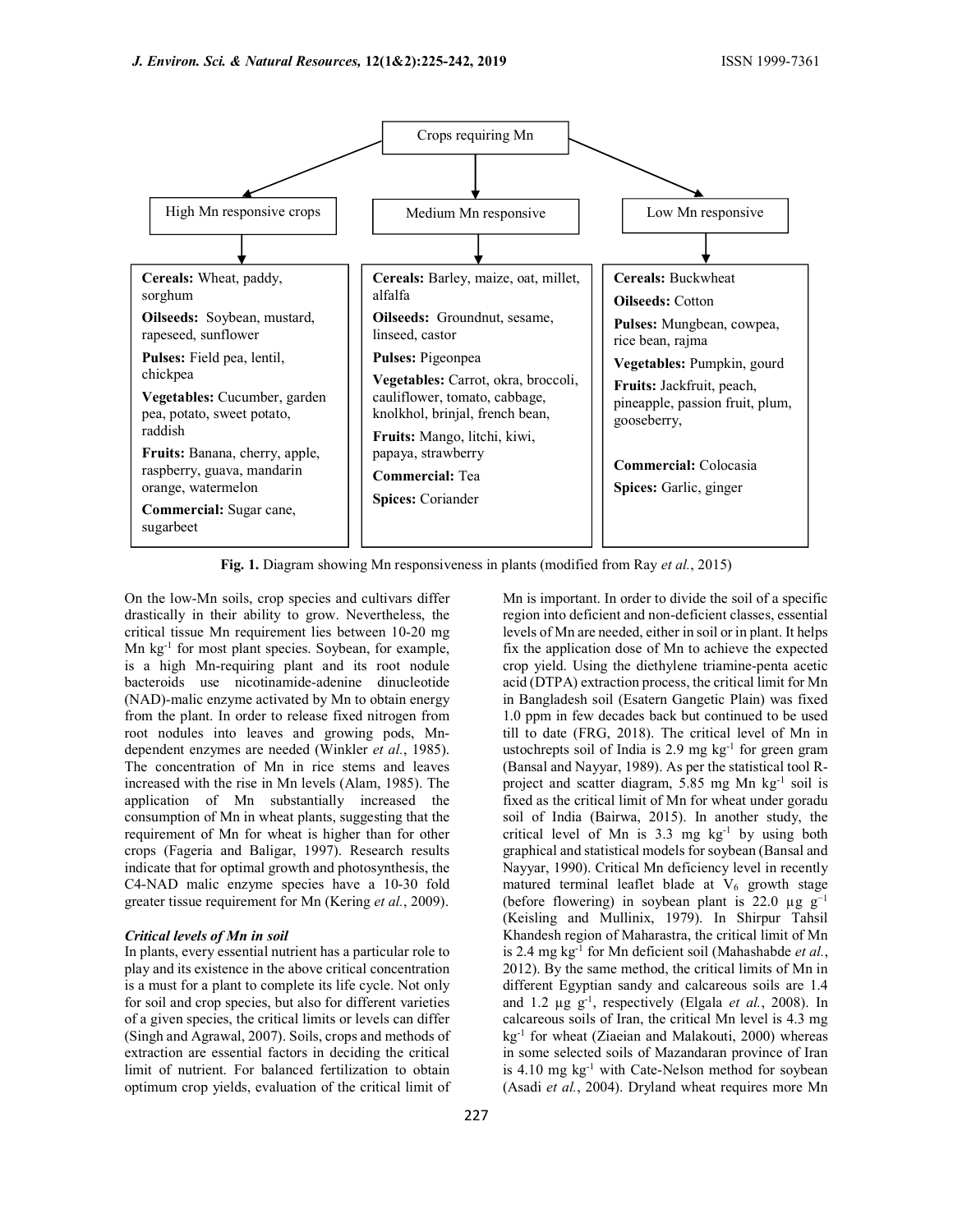than other micronutrients. Soil Mn critical limit for dryland wheat is greater than irrigated wheat. Critical levels of Mn for irrigated and dryland wheat are 5.0 and 5.5 mg kg-1, respectively (Lindsay and Norvell, 1978; Agrawal, 1992; Feiziasl et al., 2009). Balali et al. (2000) reported that in Kermanshah province of Northwestern Iran, which had a maximum Mn critical level of 4.6 mg  $kg^{-1}$ , calculated Mn critical value as 4.3 mg kg<sup>-1</sup> by Cate-Nelson graphical method for irrigated wheat. Different extractable methods rely on the critical level of Mn. Four extractable methods, such as Double Acid- 2.6 ppm, DTPA-0.22 ppm, Mehlich (NH4Cl-NH4F)-1.8 ppm and AB-DTPA (NH<sub>4</sub>HCO<sub>3</sub>-DTPA)-0.4 ppm in soybean sandy soil are used to assess essential deficiency levels using the Cate-Nelson process (Shuman et al., 1980).

### Managnese toxicity in plant and soil

The signs of Mn toxicity differ widely as the most common symptoms among plant species with chlorotic leaves and necrotic spots (Millaleo et al., 2010). The concentration of toxic Mn is highly dependent on plant species and genotypes (Broadley *et al.*, 2012; Fernando and Lynch, 2015). Excess Mn may be stored in vacuoles (Dou et al., 2009), cell walls (Fuhrs et al., 2010), and distributed to various leaf tissues (Fernando et al., 2006). Amao and Ohashi (2008) suggested that high concentrations of Mn in spinach leave inhibit oxygen activity resulting from the PS-II complex. Similarly, excessive Mn at the molecular level can prevent the absorption and translocation of other essential elements such as Ca, Mg, Fe, and P (Blamey et al., 2015; Leskova et al., 2017). Therefore, plants that are deficient in iron, calcium, magnecium, phosphorus or silicon may exhibit Mn toxicity (El-Jaoual and Cox, 1998). Manganese toxicity causes necrotic or brown spots to display on the older leaves (Figure 2). Manganese toxicity also frequently causes chlorosis (pale or yellow colour), most extreme on the younger leaves, due to an induced iron deficiency (Millaleo et al., 2010). Either one or both of these symptoms can be observed in crops affected by Mn toxicity. These symptoms are occured less in up light intensity compared with less light intensity. Manganese toxicity begins with chlorosis in the older leaves and spreads to younger leaves (Reichman, 2002; Wissemeier and Horst, 1992). Excess Mn or Mn toxicity decreases the rate of  $CO<sub>2</sub>$ assimilation and stomatal conductance, resulting in decreased shoot biomass in turn. The activity of antioxidant enzymes such as peroxidase (POD), superoxide dismutase (SOD) and catalase (CAT) is increased at Mn doses (Santos et al., 2017). The activities of POD and SOD in the presence of high Mn divide in the roots are the main physiological responses of soybean plants. Mn toxicity can be removed by using a high amount of magnesium (Terry et al., 1975).



Fig. 2. Mn toxicity in soybean and wheat crops

One of the main threats to plant growth on acid soils is toxicity from Mn. Manganese toxicity is normally associated with soils of pH 5.5 or lower, but can occur if the pH of the soil is lower than 6.0. Plants fertilized with acid-forming fertilizers such as superphosphate, nitrate, etc are likely to be harmful to Mn. (El-Jaoual and Cox, 1998). Poor drainage, waterlogging, or soil compaction leading to Mn toxicity can result in insufficient soil aeration, even in slightly acidic soils. Again in strongly acidic soils, Mn toxicity can occur in combination with aluminium (Al) toxicity (Mahoney et al., 1981). However, at a soil pH which is too high for Al toxicity to impact plant growth, it is possible to have Mn toxicity.

#### Mn deficiency in plant and soil

Nutrient deficiencies are subjective and excessive amounts of another element are indicated by a deficiency of one element. Thus, as a consequence of nutrient deficiency or imbalance, plants exhibit external signs of intense hunger. Manganese deficiency is found in plants without strong visual signs. Generally, the essential concentration for plant Mn deficiency is below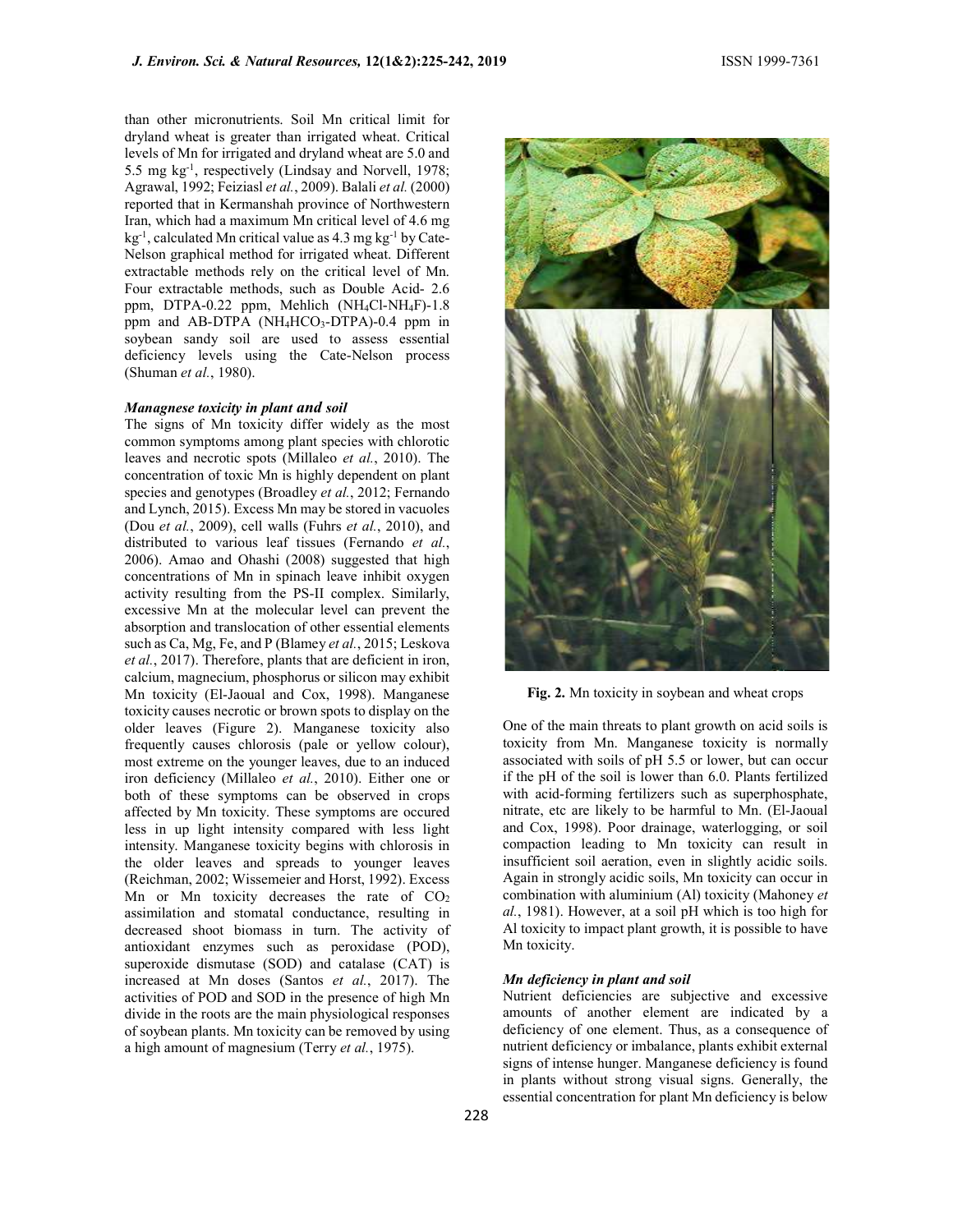10 mg kg-1 dry weight (Broadley et al., 2012). Pale mottled leaves and interveinal chlorosis are the most visible symptoms of Mn disorder (Schmidt et al., 2016) (Figure 3).



Fig. 3. Mn deficiency in soybean and wheat crops

Typical symptoms of Mn deficiency first occur in younger leaves because of the low phloem mobility of Mn (Li et al., 2017), which vary with Mg deficiency in plants that manifest mainly in older leaves. (Longnecker et al., 1991). Under extreme Mn deficiency, leaves can also develop gray speck symptoms, which are marked by brownish or necrotic spots (Broadley et al., 2012). Manganese deficiencies are sometimes recognized in dicot plants with small yellow spots on leaves, while signs of Mn deficiency occur as tape and gray-green spots on the base of leaves in monocot plants. Necrotic spots have been suggested to be the result of an increase in free oxygen radicals in damaged chloroplasts and a decrease in MnSOD activity (Hajiboland, 2012).

In roots, an increase in the frequency of root hairs can be observed under Mn deficiency (Yang et al., 2008). If the deficiency becomes more severe, root tips can develop serious necrosis (Yamaji et al., 2013). Manganese deficiency causes lignin concentrations to decrease, particularly in plant roots (Rengel et al.,

1993). The Mn-deficient plants are more prone to fungal diseases like take-all caused by the fungus Gaeumannomyces graminis and weed infestation with less biomass production. Manganese deficiencies in plant tissues is caused by impairment in fatty acid production, which can adversely affect the cuticular wax deposition, as wax synthesis starts with fatty acid synthesis in plastids. Since the wax layer is responsible for limiting the loss of non-stomatal water and reducing the heat load on the leaves, weakening of this layer may lead to an increase in crop sensitivity to both drought and heat stress due to Mn deficiency. Latent Mn deficiency in barley, for example, is found to significantly reduce the wax content (up to 40 percent), resulting in increased transpirational water loss and lower efficiency of water usage (Hebbern et al., 2009). Manganese deficiency has very severe effects, in particular on non-structural carbohydrates and root carbohydrates. Due to Mn deficiency, crop quality and quantity decrease, and this is due to low pollen fertility and low carbohydrates during grain filling. Plant growth may also be reduced and stunted (Marschner, 1995). The key indication of deficiency is a decrease in the efficacy of photosynthesis, leading to a general decrease in the productivity and yield of dry matter. Therefore, Mn deficiency has adverse effects on the photosynthetic apparatus, such as damage to the chloroplast structure and reduction in the amount of chlorophyll and net photosynthesis, due to reduced photosynthetic electron transport and oxidative stress (Ndakidemi et al., 2011; Schmidt et al., 2016).

The frequency and severity of Mn deficiency depend on seasonal conditions, as Mn deficiency in the cold and wet seasons is more extreme due to decreased metabolic activity of the roots in Mn uptake (Bately, 1971). In coarse-textured soil with high pH, Mn leaching is the key pathway for Mn loss, while excessive Mn absorption is the primary pathway for Mn loss in claytextured and acid soil (Lu et al., 2004; Mousavi et al., 2011). Soils rich in organic matter are deficient in Mn (more than 6%). As the volume of organic matter increases in the soil, due to higher organic matter formation and Mn complexes, the amount of exchangeable Mn decreases. In addition, certain soils, especially as a result of huge amount of fertilizer and lime applications, can cause Mn deficiency.

# Mn distribution in Bangladesh soil

With advancement of time, soil micronutrient deficiency has arisen in floodplain soils of Bangladesh like macronutrients. Sarker et al. (2018) reported that available Mn level of top soil (0-15 cm depth) in AEZ 19 (Old Meghna Estuarine Floodplain) during the year 2011-2012 varied from 3.0-141.2 mg kg-1 (mean 24.8 mg  $kg^{-1}$ ) whereas previous Mn status of that soil (1997-2002) ranged from 4.0-148 mg kg<sup>-1</sup> (mean 41.2 mg kg<sup>-1</sup>) <sup>1</sup>). These results reflect an indication of declining Mn status in the Old Meghna Estuarine Floodplain soils.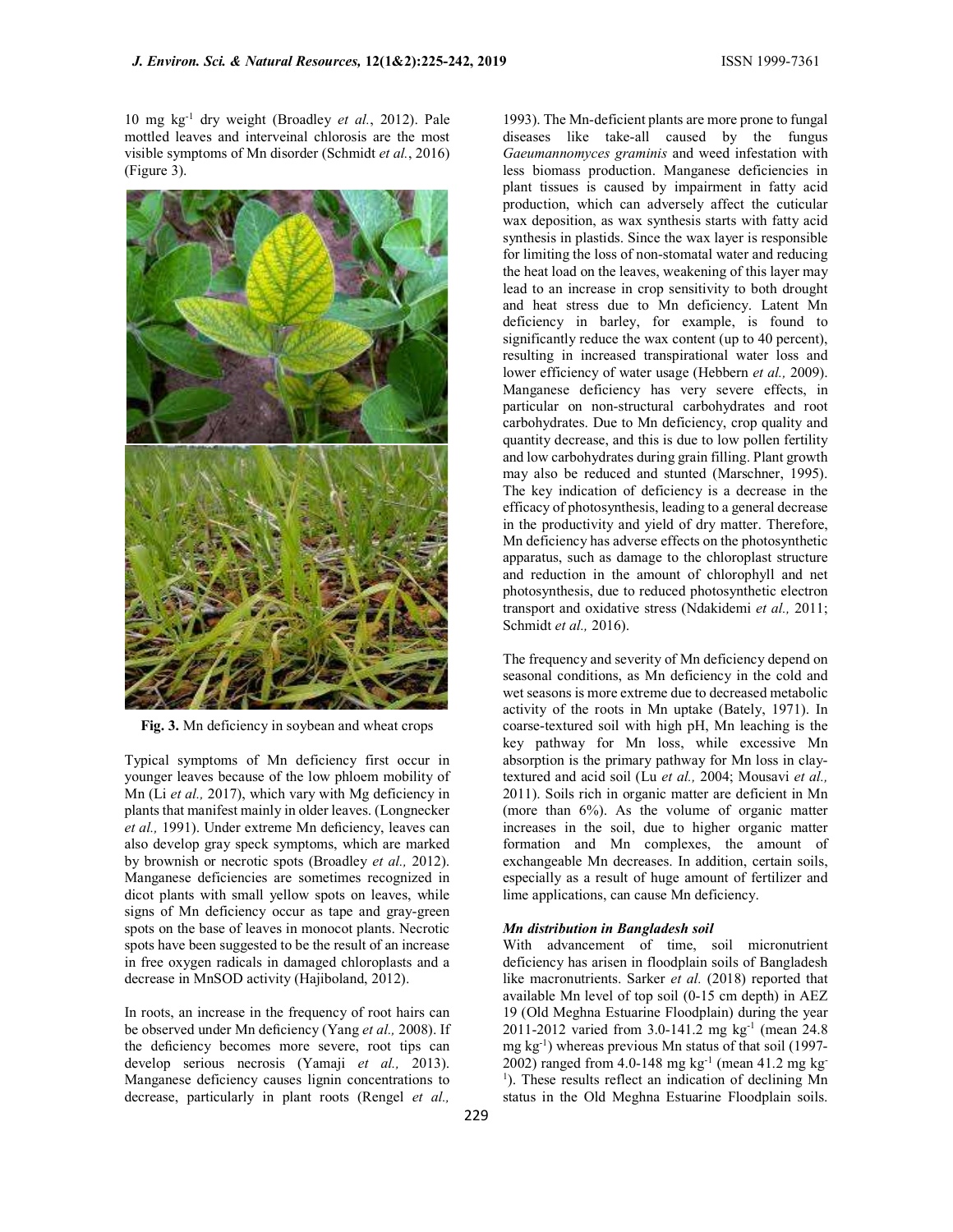Again, the topsoil (0-15 cm) Mn status (ranging from 3.0-141.2 mg  $kg^{-1}$  and average 24.8 mg  $kg^{-1}$ ) was higher compared to subsoil (15-30 cm) Mn status (3.95-100 mg  $kg^{-1}$  and average 20 mg  $kg^{-1}$ ). Generally, intensive crop cultivation, imbalanced use of fertilizers, leaching loss etc. are the vital factors of Mn decline in soil. It is expected that Mn level might be low in calcareous soil of Bangladesh with high pH. According to upazila nirdeshika of SRDI (Soil Resource Development Institute), Mn deficient soils are rare in Bangladesh. Previously, according to the reports of SRDI (LSRUG 1997; 2013), the amount of available Mn has a decreasing trend in calcareous alluvium of Ramgoti upazila under Laxmipur district (AEZ 18) with time. The previous (1995) Mn statuses in Ramgoti, Nilkomol and Hatiya series of Ramgoti upazila were 21.1, 21.5 and 26 ppm, respectively whereas the present (2013) Mn statuses are 6.97, 8.67 and 10 ppm, respectively (Figure 4).



Fig. 4. Comperative study of soil Mn status in different series of Ramgati upazilla (LSRUG, 1997; 2013)

A different scenario was observed for piedmont soils of Bangladesh. Recently, Sarker et al. (2020) reported that the available Mn status of soils in AEZ 22 (Northern and Eastern Piedmont plain) was categorized as very high in both previous (1996-2003) and present status (2011- 2012) ranging from 4.0 to 171 (average 44.6  $\mu$ g g<sup>-1</sup>) and 17 to 91  $\mu$ g g<sup>-1</sup> (average 45.1  $\mu$ g g<sup>-1</sup>), respectively. Again, the Mn content ranged from 9.6 to 67.4  $\mu$ g g<sup>-1</sup> (average  $28.8 \mu$ g g<sup>-1</sup>) in the sub-surface soil which was comparatively lower than surface soil. Research is needed to evaluate the present Mn status of soils in different AEZs and to develop Mn map of Bangladesh.

### Manganese transformation in soil

Water logging causes a reduction of MnOx by decreasing the  $O<sub>2</sub>$  concentration leading to an increase of  $Mn^{2+}$  in soil solution up to toxic levels (Khabaz-Saberietal, 2006). Manganese is one of nature's most plentiful and widely dispersed metals and constitutes

about 0.1 percent of the crust of the earth (Emsley, 2003). Manganese can exist in 11 oxidation states, ranging from  $-3$  to  $+7$ , but in soils, Mn is mainly present as  $+2$  (e.g. Mn<sup>2+</sup>),  $+3$  (e.g. Mn<sub>2</sub>O<sub>3</sub>) and  $+4$  (e.g. MnO<sub>2</sub>). Availability of Mn to plants depends on its oxidation state;  $Mn^{2+}$  is the only plant-available form which can be readily transported into root cells and translocated to the shoot, whereas the oxidized species Mn (III) and Mn (IV) form insoluble oxides that rapidly form sediments (Stumm and Morgan, 1996).  $Mn^{2+}$  is the most soluble form of manganese.  $Mn^{4+}$  is soil-insoluble and should not be used by plants. Unless environmental factors turn it into  $Mn^{2+}$ , plants can not transform and use it. The prevalence of  $Mn^{4+}$  is typically encouraged by factors such as good soil aeration and acidic or alkaline pH. However,  $Mn^{4+}$  is reduced to  $Mn^{2+}$  when the soil is humid or waterlogged and soil oxygen is low (Rengel, 2015). When oxygen is depleted from the growing medium, changes in the redox potential occur; in such a case, NO<sub>3</sub>, Mn, and Fe serve as alternative electron acceptors for microbial respiration, and are transformed into reduced ionic species. This process increases the solubility and availability of Mn and Fe. The chemistry of Mn in soils with high pH where poor availability of Mn may occur is not completely understood (Clark and Baligar, 2000; Pan et al., 2014). Manganese concentration in soil solution could theoretically decrease 100-fold with each unit of pH rise in aerated soils (Barber, 1995). Manganese exists in a number of forms in the soil, including soil solution  $Mn^{2+}$ , exchangeable  $Mn^{2+}$ , organic compounds, various minerals, and as other ions (Fageria et al., 1990). The relative water content, xylem exudation, leaf water potential of soybean plants are sharply decreased at 75 mM NaCl salt combined with water shortage environment (Shawquat et al., 2015). Soil microorganisms also appear to reduce the availability of Mn by oxidizing Mn to less-available forms and competing with crops for available Mn. Poor soil aeration, or reduced oxygen level, usually is caused by excess moisture along with high microbial activity. High microbial activity, when soil temperatures and organic carbon sources are favorable, absorbs oxygen. Manganese oxide is converted to soluble Mn  $(Mn^{2+})$  as a consequence. Soluble Mn leaches out of the soil after a long period of waterlogged conditions. Manganese and iron deposits may plug tile lines as drainage water carrying these elements contacts air in the tile. Shortterm waterlogged conditions lead to the toxicity of Mn, but prolonged wet conditions can result in Mn deficiency, as in a marsh (Patiram et al., 2000; Chaudari et al., 2012). **Example 12**<br>
Mn in an ostic with the particularly of the stretches of Clark and<br>
10 concentration in soil solidiers concentration in soil solidiers and concentration<br>
10 concentration in soil solidiers concelled Moreover

### Manganese dynamics in soil

Manganese is the eleventh abundant element in the world which forms the crust of the earth after iron (Fe) (Malakouti and Tehrani, 1999). It is important to calculate both the total and usable Mn in the soil. The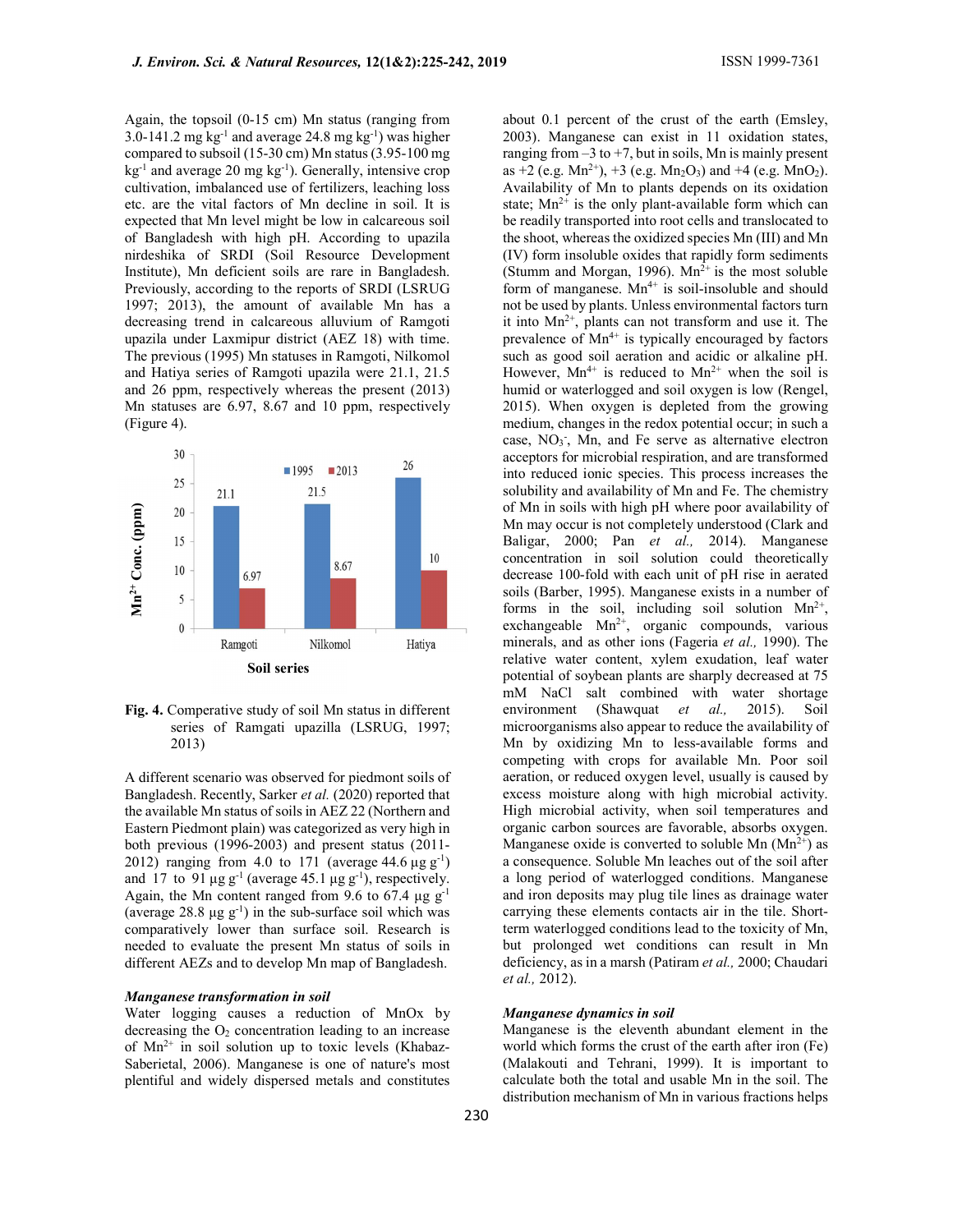to understand its soil retention and plant release (Shuman, 1979). Soil Mn release patterns in various cropping systems vary from soil to soil (Narender et al., 2017). The total soil Mn distributed in various pools is shown in Figure 5.



Fig. 5. Seven steps of sequential fractionation for partioning Mn (Tessier et al., 1979)

As the amount of Mn application increased, the content of Mn in all fractions increased (Yadava and Malik, 2018). The form of Mn feeding is the most important to determine nutrient uptake and growth under various soil conditions. Narender et al. (2016) showed that in reaction to changing soil properties, the distribution of Mn among different chemical forms varied. In all the fractions, the content of Mn in soils decreased with increasing soil depth. Mn occurs in the soil as an exchangeable manganese, manganese oxide, organic manganese and ferro-manganese silicate minerals. The manganese ion  $(Mn^{2+})$  is comparable to magnesium  $(Mg<sup>2+</sup>)$  and ferrous iron (Fe<sup>2+</sup>) and can substitute silicate minerals and iron oxides for these components (Schulte and Kelling, 1999).

The Mn forms do not exhibit any consistent distribution pattern. Their content is higher in fine textured soils compared to coarse textured soils, regardless of the different fractions of Mn. The soil solution plus exchangeable Mn retained onto organic site and oxide surface (amorphous) and increased with increase in organic carbon, silt and clay contents.With an increase in silt and clay content, Mn adsorbed onto the inorganic site (crystalline) is increased. With an increase in organic carbon content, DTPA-Mn rises, whereas Mn is adsorbed on oxide surfaces. Total Mn is closely

associated with soil organic carbon, silt, and clay material (Sharma et al., 2016). The proportion of Mn fractions collected from the soil is as follows: adsorbed to oxide surfaces > adsorbed to inorganic surfaces > organically bound > DTPA > soil solution + exchangeable (Sharma et al., 2011). Total and extractable Mn varied widely with extractants and soil series of different states of India. In the most urbanized region of India, the usable and total status of soil Mn is 205-2800 and 2737-10,122 mg kg-1, with mean values of 1178 and 2274 mg  $kg^{-1}$ , respectively (Khageshwar et al., 2015). Mn available for Rajasthan soil ranges from 2.05 to 12 ppm. Usable Mn decreases significantly in some of the large soil groups with calcium carbonate (Mehra and Baser, 1991). Singh (2009) noted that Mn deficiency in wheat exists in many parts of the globe, where soils, such as loamy sand soils, have very low available Mn status.

# Use of Mn fertilizers

The use of chemical fertilizers is very imbalanced which is not dependent on plants requirement in most regions of the globe. Each element in proper plant nutrition should be adequately accessible to plants, and balanced nutrient fertilization is essential (Alloway, 2008). Micronutrient deficiencies such as Zn, B and Mo in many soils in Bangladesh have recently been identified (FRG, 2018). As Mn deficiency in our soil still remains uncertain, the application of Mn as fertilizer is not well practiced in Bangladesh. Due to the conversion of the applied Mn from inaccessible forms, the recovery of the applied Mn in all soils is poor. For the better yield and quality of certain crops in many regions, the soil or foliar application of Mn is crucial.

Up to 10 ppm of Mn alone increased rice's dry matter yield, while yield decreased with a further increase in Mn levels (Alam, 1985). With Mn foliar application, crop yield increased due to increasing photosynthesis efficiency and carbohydrate synthesis such as starch (Diedrick, 2010). Soil application of 20 mg Mn kg-1 soil substantially improved green gram yields (Bansal and Nayyar, 1989). Brennan and Bolland (2003) demonstrated that the use of Mn fertilizer (MnSO<sub>4</sub> and MnO) doubled the yield of lentils grown on Australia's Mn-deficient alkaline soils. The application of manganese sulphate to irrigated wheat improved its yield and quality significantly. Soil application of  $MnSO<sub>4</sub>.4H<sub>2</sub>O$  has been shown to be 1.5 and 10 times more efficient than Mn-frits and MnO2, respectively, in rising wheat grain yields in sandy soils of Punjab (Bansal and Khurana, 2007). By microbial or chemical mobilization, Mn solubility is increased. Some wheat cultivars' low Mn efficiency is due to their reduced root growth and plant height at low soil Mn supply (Khan et al., 2008; Sadana et al., 2002). With foliar application of Mn, potato yield and quality are increased and dry matter storage is improved by the combined use of Mn and zinc (Mousavi et al., 2007).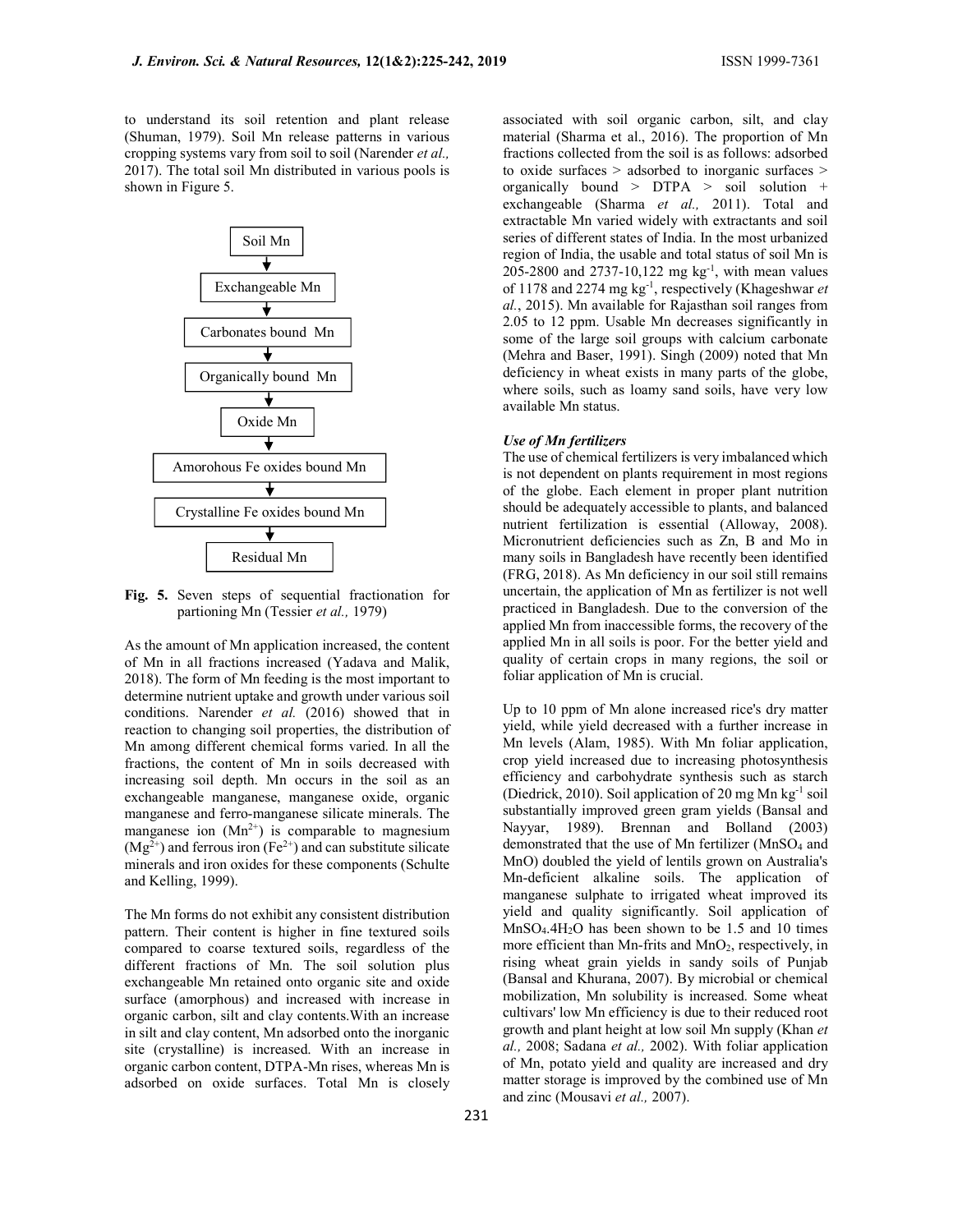The spectrum of adequacy of Mn and its responsiveness differ from crop to crop. The soybean adequacy range for Mn is 20-100 ppm, which is high. Also, wheat responsiveness is high when the sufficiency range of Mn is 20-200 ppm (Brouder et al., 2003). Parker et al. (1981) reported that in five of the eight soybean cultivars, the addition of  $11.2$ -22.4 kg ha<sup>-1</sup> Mn to the soil increased leaf Mn in all cultivars and seed Mn content and seed yields (about 27 percent higher compared to control). In another analysis, 25 kg ha<sup>-1</sup> Fe, 40 kg ha<sup>-1</sup> Zn and 40 kg ha-1 Mn recorded the highest production of soybean seeds and biomass (Vahid Ghasemian et al., 2010). Foliar application of Mn on 10 cultivars of soybean increased the economic and biological yield, dry matter, Mn concentration and uptake by soybean plants (Bansal and Nayer, 1994). Ozbahce and Zengin (2014) reported that the form of Mn fertilizer, its doses and methods of application can have a major impact on dwarf bean yield and net revenue. Table 1 represents some fertilizer sources of Mn and the suitable Mn fertilizers for soil and foliar application are manganese sulfate (MnSO<sub>4</sub>.H<sub>2</sub>O) and chelated manganese (MnEDTA) as suggeted by Schulte and Kelling (1999).

Table 1. Fertilizer sources of Mn with chemical formula and % Mn content

| <b>Manganese source with</b>    | $%$ Mn  |
|---------------------------------|---------|
| chemical formula                | content |
| Manganese carbontes $(MnCO3)$   | 31      |
| Manganese chelate (MnEDTA)      | 12      |
| Manganese chloride (MnCl2)      | 17      |
| Manganese dioxide $(MnO2)$      | 63      |
| Manganese oxide (MnO)           | 41-68   |
| Manganese sulfate $(MnSO4.H2O)$ | 36      |

The beneficial aspects of nano-enabled fertilizers can become a highly valued tool for addressing the problem of global food security through better understanding and management. Nano Mn on wheat in near-neutral soils, for example, showed no evidence of apparent crop toxicity (Raliya et al., 2018). In this respect, the lack of stronger impact may be due to the original level of soil Mn being above the critical level for wheat and also the effects on vegetative and reproductive yields. There are major differences due to nano Mn on wheat as greater shooting (37%) and grain (12%) and the application of nano Mn as a foliar treatment will allow greater control over plant responses (Dimkpa et al., 2018).

# Application method

### a) Broadcast application

Soil applications are short-term and costly at best, but can lead to significantly higher crop production. Manganese transmission along with other chemical fertilizers can in some cases, increase the level of soil testing or prevent Mn deficiency. However, broadcast applications of Mn fertilizer or attempts to build soil test

Mn levels are not recommended particularly on high pH and high organic matter containing soils because of their capacity to fix Mn rapidly. The methods of broadcasting Mn application was found to be inefficient and in most cases ineffective since large quantities of fertilizers are needed to have some impact and the conditions in the soil quickly become inaccessible (Murdock et al., 1977). According to Moosavi and Ronaghi (2011), soil appliction of Mn is not a successful method in preventing induced Mn reduction in soybean by Fe applications in calcareous soils.

### b) Band/row application

The application of Mn fertilizers in bands or rows is more efficient than the broadcast application. After application, most of the fertilizers create an acid environment in the soil and if Mn is added into the band, this environment can help prevent it from being bound up and inaccessible (Murdock et al., 1977). Mixing Mn in a fertilizer band with ammonium nitrogen increases its availability. Although the use of Mn fertilizer alongside the line is better than broadcasting, in many cases it is still an improper practice.

### c) Foliar application

By minimizing interaction with soil particles, foliar application of Mn decreases chemical fixation. Foliar application of Mn in soybeans remains an important and economically sound choice to prevent yield loss and nutrient imbalance in calcareous soils, as proposed by Moosavi and Ronaghi (2011). Crown root initiation, tillering and joining stages of wheat are important stages to apply MnSO4 in sandy soils (Dhaliwal and Manchanda, 2008; Sutradhar et al., 2017). The number of seeds plant-1 and seed yield of safflower grown in black clay soil in the South-East Australia are increased through foliar application of 500 g ha<sup>-1</sup> Mn (Lewis and Mcfarlane, 1986).

While foliar application is an effective procedure, when micronutrients are applied at high concentrations, it can cause leaf burning and occasional toxicity (Rehman et al., 2014). With foliar Mn applications, for optimum response, two or three applications are often required. Although foliar Mn application can supply sufficient Mn to overcome Mn deficiency, this strategy is expensive and often impractical for farmers on marginal lands. Moreover, foliar Mn sprays are only effective for a limited time period since Mn is very little mobile in the plant and does not remobilize from older leaves to Mn deficient young leaves (Li et al., 2017).

### d) Seed treatment

Seed treatment (seed coating and priming) is pragmatic and cost-effective method of miconutrient application (Farook et al., 2012). Recently, Ullah et al. (2017) demonstrated that Mn application in rice as seed treatment (seed coating or seed priming) was better and more economical than soil or foliar application as this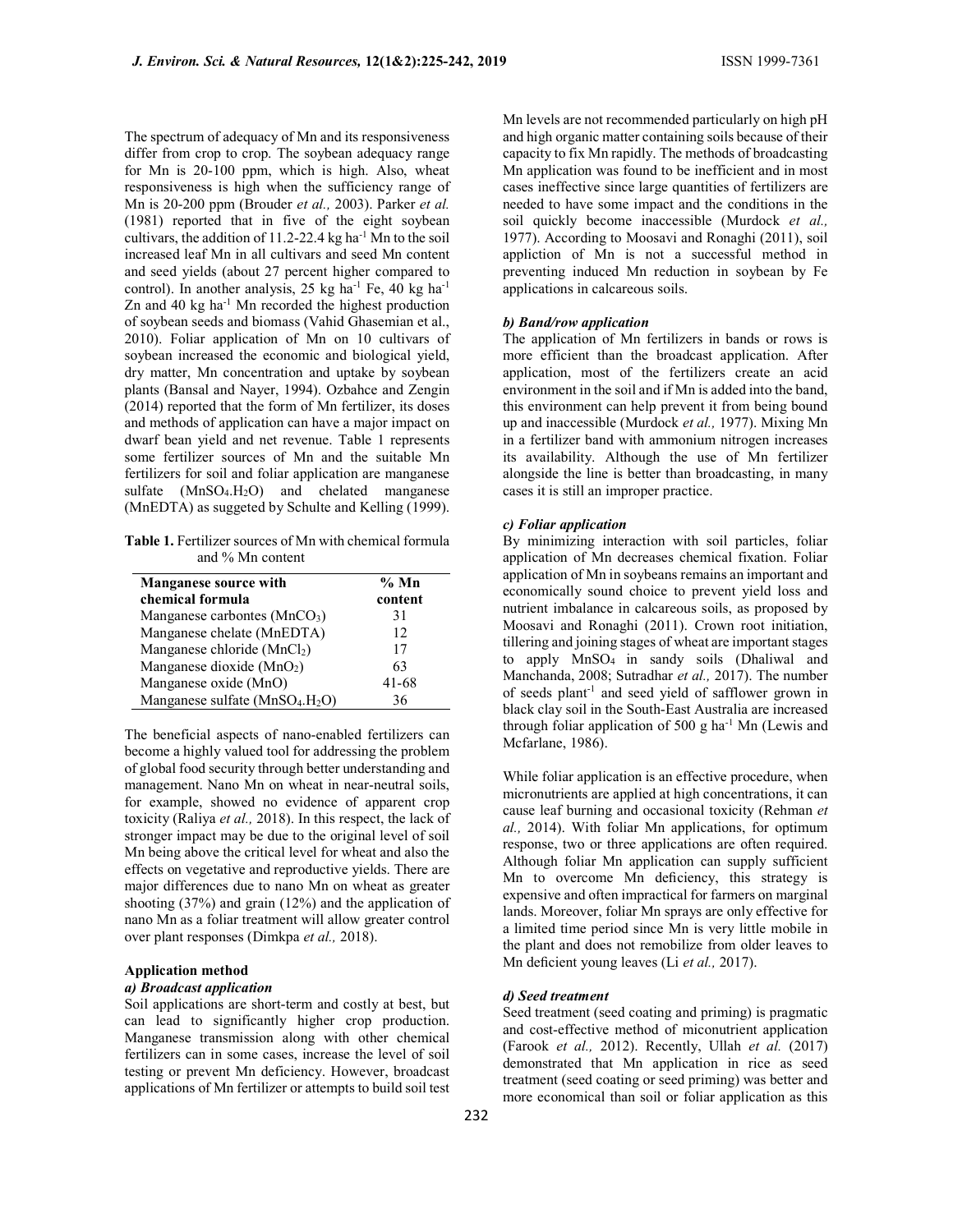method improved the yield-related traits, rice yield, water productivity and grain Mn contents of fine grain aromatc rice grown in both conventional and conservation production systems.

### Manganese interactions with other nutrients

Nutrient interaction in crop plants is a very important factor affecting crop yields. Interaction may be positive, negative or neutral (Fageria, 2001). The main variables for interaction are soil, plant and climatic conditions. Interactions occur on the root surface that allows ions to form chemical bonds and complexes to precipitate (Fageria et al., 2002). Another form of interaction occurs between ions whose chemical properties are sufficiently similar and they compete for site of absorption, transport, and function on plant root surface or within plant tissues. Such interactions are more prevalent between nutrients of comparable size and charge (Wilkinson et al., 2000). The abundance of micronutrients in the soil not only increases the intake of the same micronutrients, but also influences the absorption of other micro and macro nutrients in the soil (Graham and Webb, 1991). Again, even in case of the same nutrient element, Mn interaction may be synergistic for one crop but antagonistic for another crop (Table 2).

| <b>Nutrient</b><br>element | Interaction                 | <b>Crop species</b>              | <b>Effects</b> on plants                               | <b>References</b>                            |
|----------------------------|-----------------------------|----------------------------------|--------------------------------------------------------|----------------------------------------------|
| N                          |                             |                                  |                                                        | Husted et al. (2005)                         |
| $\mathbf{P}$               | Antagonistic<br>Synergistic | Barley<br>Potato, Rice, Soybean, | limited plant growth<br>inhibited stem streak necrosis | Sarker et al. (2004), Shahandeh              |
|                            |                             | Wheat,                           |                                                        | <i>et al.</i> (2003), Shuman<br>and          |
|                            |                             |                                  |                                                        | Anderson (1976), Sharma and                  |
|                            |                             |                                  |                                                        |                                              |
|                            |                             |                                  |                                                        | Bapat (2000).                                |
|                            | Antagonistic                | Barley, Tomato                   | decreased plant growth                                 | Pedas et al. (2011), Gunes et al.<br>(1998)  |
| K                          | Antagonistic                | Barley                           | phytotoxicity                                          | Alam et al. (2003)                           |
| S                          |                             | Broccoli                         |                                                        | Akay and Uzun (2017)                         |
|                            | Synergistic<br>Antagonistic |                                  | increased shoot fresh yield                            |                                              |
| Ca                         |                             | Epibolium hirsutum L.,           | small seedlings with small                             |                                              |
|                            | Antagonistic                | Bean.<br>Tomato.                 | pale green leaves, crinkle leaf                        | Islam (1986),<br>Horst and Marschner (1978), |
|                            |                             | Soybean, Wheat                   | in the shoot apices and                                | Gunes et al. (1998), Shuman and              |
|                            |                             |                                  | reduction in transpiration rate                        | Anderson (1976)                              |
| Mg                         | Synergistic                 | Soybean                          | increased shoot dry weight                             | Kuwano et al. (2016),                        |
|                            |                             |                                  | and seed yield                                         | Moreira et al. (2003)                        |
| Cu                         | Antagonistic                | Barley                           | limited plant growth                                   | Lombnaes and Singh<br>(2003)                 |
| Fe                         | Antagonistic                | Tomato,<br>Potato,               | roots, stems and individual                            | Tanaka and Navasero<br>$(1966)$ ,            |
|                            |                             | Soybean,                         | leaves affected                                        | Lee (1972), Kovacevic et al.                 |
|                            |                             |                                  |                                                        | (2004). Heenan and Campbell                  |
|                            |                             |                                  |                                                        | $(1983)$ ,                                   |
| Zn                         | Antagonistic                | Maize,<br>Annual                 | decreased dry matter,                                  | Adiloglu (2006),                             |
|                            |                             | Medics                           | decresed plant growth                                  | De Varennes et al. (2001)                    |
|                            | Synergistic                 | Sweet corn, Soybean,             | enhanced roots and shoots.                             | Soltangheisi<br>et<br>al.<br>(2014),         |
|                            |                             | Bean, Rice                       | enhanced shoot dry weight,                             | Kobraee and Shamsi<br>(2015),                |
|                            |                             |                                  | kernel<br>increased<br>weight,                         | Mahbobeh et al. (2011). Ishizuka             |
|                            |                             |                                  | shilling% and harvest index                            | and Ando (1968).                             |
| Mo                         | Synergistic                 | Rice                             | enhanced Mn uptake of shoot                            | Zakikhani et al. (2014)                      |
|                            |                             |                                  |                                                        |                                              |
| Si                         | Synergistic                 | Maize, Lettuce, Pea,             | promoted Mn translocation to                           | Greger et al. (2018)                         |
|                            |                             | Carrot, Wheat                    | the shoot                                              |                                              |

Table 2. Interaction effects of Mn with other nutrient elements in various crop species

# Manganese recommendation for crops

Balanced and timely nutrient management practices applied for crop plants contribute to sustainable growth, yield and quality of crops, affect plant health, minimize environmental risks, assists in integrated pest management and support higher income for the farmers (Hellal and Abdelhamid, 2013). The recommendation of Mn fertilizer depends on Mn deficiency. Before

applying a Mn fertilizer, it is important to determine whether sample soils or plants need this element. As suggested by Lacerda et al. (2017), the most important aspect when applying micronutrients in the soil, topdressing or seed furrow, foliar or seed treatment, is the application time and dosage of micronutrients to provide the nutrients in adequate amounts the plant requires. In many areas of the world Mn as foliar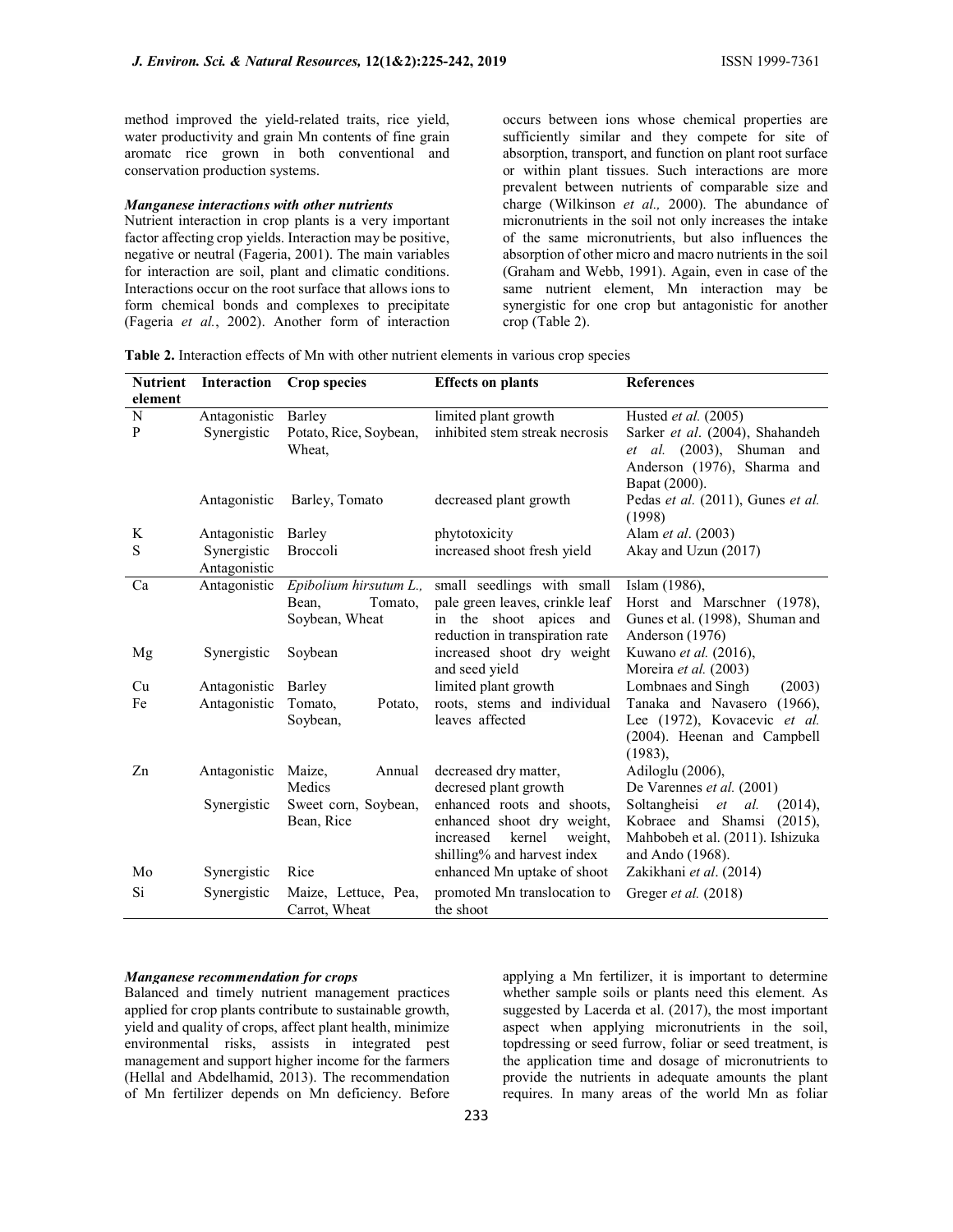application is recommended in calcareous soils. Research is needed to elucidate the consequences after Mn fertilizer application in soil (comperatively low Mn status). Table 3 shows some recommended doses of Mn for different crops as suggested by some researchers.

Table 3. Mn recommendation in various crops for yield maximization

| Crop    | Recommended                       | References              |
|---------|-----------------------------------|-------------------------|
|         | dose with method                  |                         |
| Soybean | 14.57 kg ha <sup>-1</sup>         | Vahid Ghasemian et al.  |
|         | (broadcasting)                    | (2010)                  |
| Wheat   | $16 \text{ kg} \text{ ha}^{-1}$ , | Abbas et al. (2011),    |
|         | (broadcasting),                   | Pahlavan-Rad et al.     |
|         | $0.5\%$ (foliar)                  | (2009)                  |
| Corn    | $1.5 \text{ mg kg}^{-1}$ (foliar) | Nozulaidi et al. (2016) |
| Potato  | 4 ppt (foliar)                    | Mousavi et al. (2007)   |
| Bean    | $6-12$ mg kg <sup>-1</sup>        | Ozbahce and Zengin      |
|         | (foliar)                          | (2014)                  |
| Sesame  | $3 \text{ kg}$ ha <sup>-1</sup>   | Habimana et al. (2016)  |
|         | (broadcasting)                    |                         |

# Conclusions

Manganese increases the photosynthetic efficiency and development of dry matter in plants as an important micronutrient for plant metabolic processes. By increasing plant tolerance to diverse diseases, it offers resistance to biotic stress. Both toxicity and Mn deficiency change cell-level physiological, biochemical and molecular processes. For the purpose of soil and plant interaction management, it is crucial to know the limitations of the soils, especially in relation to the deficiency and toxicity of Mn. Initial indication of potential Mn deficiency and toxicity will be provided by the soil test level and pH. In order to determine the optimum Mn fertilization for a crop, the identification of the critical limit of Mn in different soils is important. A crop's growing conditions, including soil type, organic matter, and past history, can help provide a more comprehensive image of Mn status of a cropping system.Thus, to improve crop production in our country, the knowledge on Mn requirement, uptake, dynamics, accumulation, and application is of paramount importance for efficient fertilizer management.

#### References

- Abbas, G., M. Q. Khan, M. J. Khan, M. Tahir, M. Ishaque and F. Hussain. 2011. Nutrient uptake, growth and yield of wheat (Triticum aestivum L.) as affected by manganese application. Pakistan Journal of Botany, 43(1):607-616.
- Adiloglu, S. 2006. The effect of increasing nitrogen and zinc doses on the iron, copper and the manganesecontents of maize plant in calcareous and zinc deficient soils. Asian

Journal of Plant Sciences, 5(3):504-507. doi: 10.3923/ajps.2006.504.507

- Agrawal, H. P. 1992. Assessing the micronutrient requirement of winter wheat. Communication in Soil Science and Plant Analysis, 23(17- 20):2255-2568. doi: 10.1080/00103629209368756
- Akay, A. and F. Uzun. 2017. Influence of manganese and sulphur fertilization on the mineral composition of Broccoli (Brassica oleracea L. var italica). Tarım Bilimleri Dergisi, 27(4): 481-487. doi:10.29133/yyutbd.327996
- Alam, S. F., Akiha, S. Kamei and S. Kawai. 2003. Mechanism of potassium alleviation of manganese phytotoxicity in barley evaluated by short-term absorption of manganese-54 and iron-59. Soil Science and Plant Nutrition, 49(4): 485-492. doi: 10.1080/00380768.2003.10410037
- Alam, S. M. 1985. Effects of iron and manganese on the growth of rice and on the contents of theses elements in rice. Agronmie, 5(6): 487-490.
- Alejandro, S., S. Holler, B. Meier and E. Peiter. 2020. Manganese in plants: from acquisition to subcellular allocation. Frontiers in Plant Science, 11:300. doi: 10.3389/fpls.2020.00300
- Alloway, B. J. 2008. Zinc in soils and crop nutrition. Second edition published by IZA and IFA, Brussels, Belgium and Paris, France, p. 113.
- Amao, Y. and A. Ohashi. 2008. Effect of Mn ion on the visible light induced water oxidation activity of photosynthetic organ grana from spinach. Catalysis Communication, 10(2): 217-220. doi: 10.1016/j.catcom.2008.08.022
- Arya, S. K. and B. K. Roy. 2011. Manganese induced changes in growth, chlorophyll content and antioxidants activity in seedlings of broad bean (Vicia faba L.). Journal of Environmental Biology, 32:707-711.
- Asadi, K. H. A., A. Charati and M. J. Malakouti. 2004. Determination of manganese critical level and its effects on yield of soybean in greenhouse. Iranian Journal of Soil and Water Sciences, 18  $(2):1.$
- Bairwa, M. K. 2015. Evaluation of critical limit for manganese under Typic Ustochrepts soil. M.Sc. Dissertation, AAU, Anand, Gujrat, India.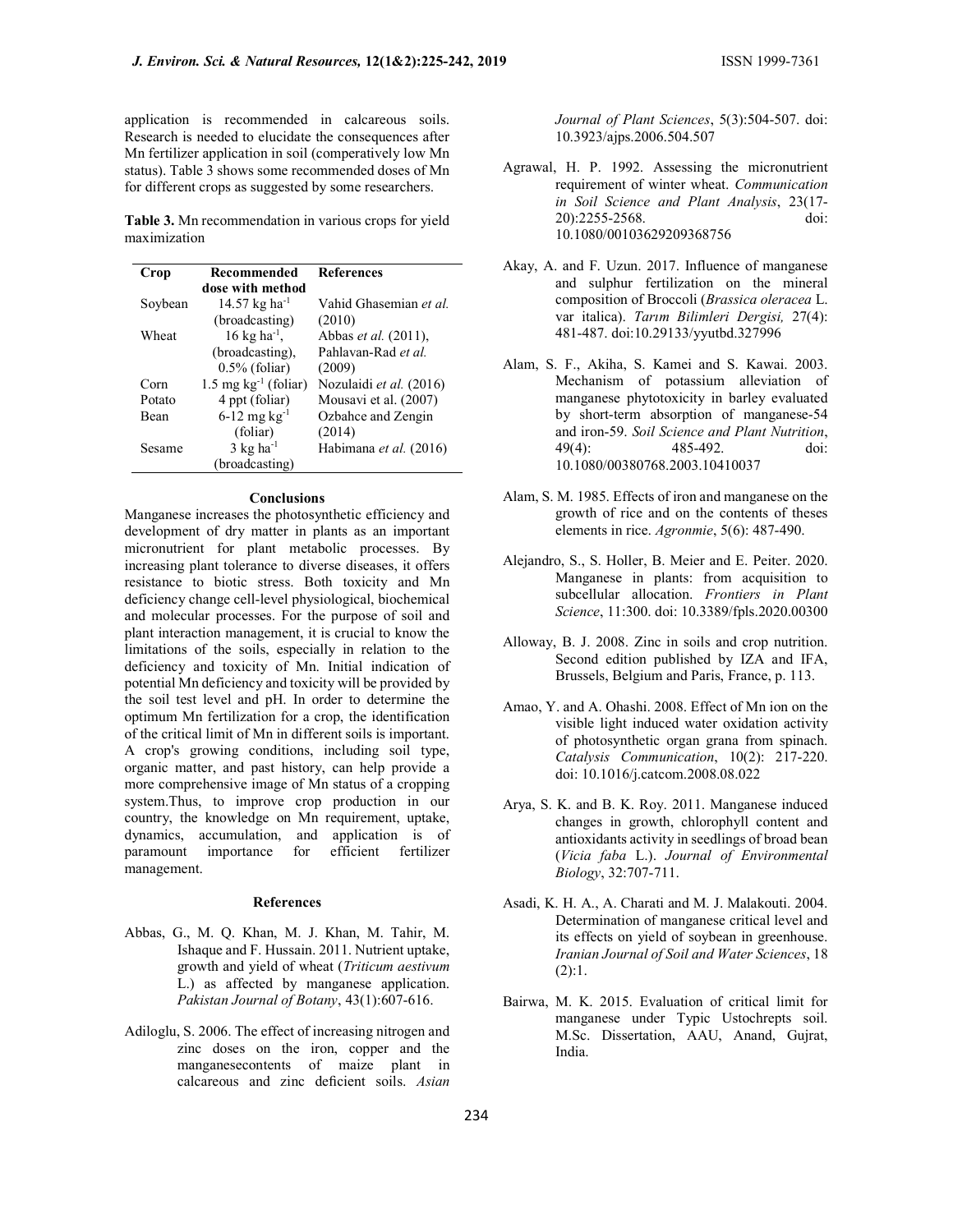- Balali, M. R., M. J. Malakouti, H. Mashayekhi and Z. Khademi. 2000. Micronutrients effects on yield increasing and their critical level determination in irrigated wheat soils. In: Balance nutrition of wheat (A complication of Papers), Malakouti, M. J. (Editors). Agricultural Education Publication, Washington, pp. 121-134.
- Bansal, R. l. and M.P. S. Khurana. 2007. Effectiveness of manganese carriers for the correction of its deficiency in wheat (Triticum aestivum). Indian Journal Ecology, 34: 58-59.
- Bansal, R. L. and V. K. Nayyar. 1994. Differential tolerance of soybean (Glycin max) to manganese in Mn deficient soil. Indian Journal of Agriculture Science, 64(9): 604- 607.
- Bansal, R. L. and V. K. Nayyar. 1989. Critical level of Mn in Ustochrepts for predicting response of green gram (Phaseolus aureus L.) to manganese application. Nutrient Cycling in Agroecosystems, 211:7-11. doi: 10.1007/BF01054729
- Bansal, R. L. and V. K. Nayyar. 1990. Critical manganese deficiency level for soybean grown in Ustochrepts. Fertilizer Research, 25: 153- 157. doi: 10.1007/BF01161394
- Barber, S. A. 1995. Soil nutrient bioavailability. A mechanistic approach, Second edition, John Wiley & Sons, New York, USA, pp. 47-61.
- Batey, T. 1971. Manganese and boron deficiency in trace elements in soil and crops. Technical Bulletin, 21, Her Majestys Stationary Office, London, pp. 137-148.
- Behera, S. K. and A. K. Shukla. 2014. Total and extractable manganese and iron in some cultivated acid soils of India: Status, distribution and relationship with some soil properties. Pedosphere, 24(2):196-208. doi: 10.1016/51002-0160 (14)60006-0
- Bhanavase, D. B., B. K. Jadhar, C. R. Kshirasager and P. L. Patil. 1994. Studies on chlorophyll, nodulation, nitrogen fixation, soybean yield and their correlation as influenced by micronutrient. Madras Agricultural Journal, 81: 325-328.
- Blamey, F. P. C., M. Hernandez-Soriano, M. Cheng, C. Tang, D. Paterson and E. Lombi, et al. 2015. Synchrotron-based techniques shed light on mechanisms of plant sensitivity and tolerance to high manganese in the root environment.

Plant Physiology, 169:2006–2020. doi: 10.1104/pp.1500726

- Brady, N. C. and R. R. Weil. 2012. The Nature and Properties of Soil. Prentice Hall, Inc. United State of America, pp. 465-470.
- Brennan, R. F. and M. D. A. Bolland. 2011. Application of fertilizer manganese doubled yields of lentil grown on alkaline soils. Journal of Plant Nutrition, 26(6): 1263-1276.
- Broadley, M., P. Brown, I. Cakmak, Z. Rengel and F. Zhao. 2012. "Function of nutrients: micronutrients,"in Marschner's Mineral Nutrition of Higher Plants, 3rd Edn, Marschner P. (Oxford: Elsevier), 191–249.
- Brouder, S. M., A. S. Bongen, K. J. Eck and S. E. Hawkins. 2003. Purdue University Cooperative Extension Service. Agronomy guide, AY-276-W.
- Burnell, J. N. 1988. The biochemistry of manganese in plants. Developments in Plant and Soil Sciences, 33: 125-137. doi: 10.1007/978-94- 009-2817-6\_10
- Chaudari, P. R., D. V. Ahire and D. A.Vidya. 2012. Correlation between physicochemical properties and available nutrients in sandy loams soils of Haridwar. Indian Journal of Chemical Biological Physical Sciences, 2(2):1493-1500.
- Clark, R. B. and V. C. Baligar. 2000. Acidic and alkaline soil constraints on plant mineral nutrition. In: Wilkinson RE (Ed.) Plant-Environment Interactions. Marcel Dekker Inc. New York, pp: 133-177.
- Clarkson, D. T. 1988. The uptake and translocation of manganese by plant roots. In: R.D. Graham RD, Hannam RJ, Uren NJ. (eds). Manganese in Soil and Plants. Kluwer Academic Publishers, Dordrecht, The Netherlands, pp. 101-111.
- De Varennes, A., J. P. Carneiro and M. J. Goss. 2001. Characterization of manganese toxicity in two species of annual medics. Journal of Plant Nutrition, 24(12): 1947-1955. doi: 10.1081/PLN-100107606
- Dhaliwal, S. S. and J. S. Manchanda. 2008. Effect of green manure, submergence and Soil applied manganese on Yield and uptake of manganese under rice-wheat system. An Asian Journal of Soil Science, 3(1): 166-172.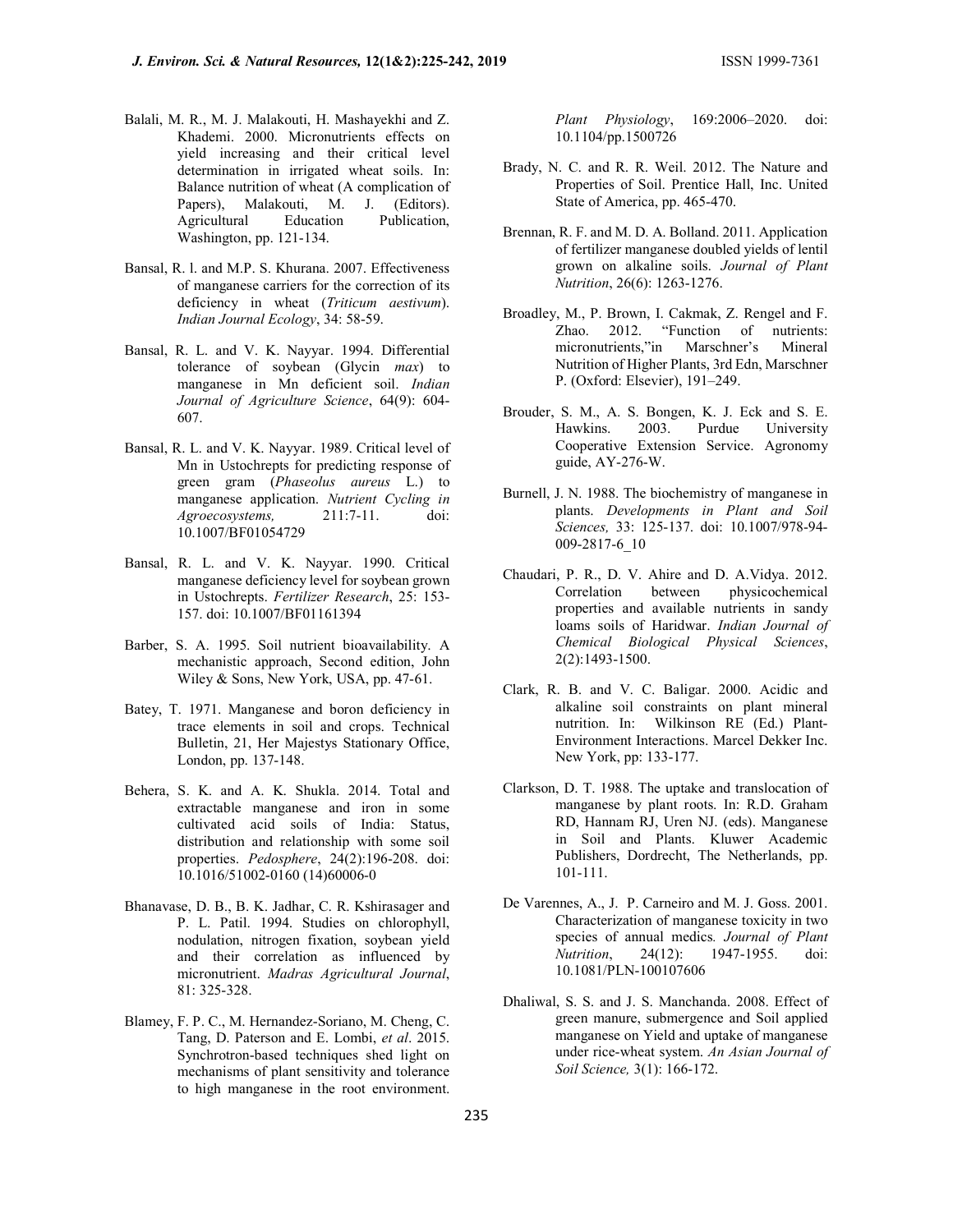- Diedrick, K. 2010. Manganese fertility in soybean production. Pioneer HiBred agronomy sciences, 20(14): 1-4.
- Dimkpa, C. O., U. Singh, I. O. Adisa, P. S. Bindraban, W. H. Elmer, J. L. Gardea-Torresdey and J. C. White. 2018. Effects of manganese nanoparticle exposure on nutrient acquisition in wheat (Triticum aestivum L.). Agronomy, 8: 158. doi: 10.3390/agronomy8090158
- Dou, C. M., X. P. Fu, X. C. Chen, J. Y. Shi and Y. X. Chen. 2009. Accumulation and detoxification of manganese in hyperaccumulator Phytolacca americana. Plant Biology, 11(5):664–670. doi: 10.1111/j.1438-8677.2008.00163.x
- Elgala, A. M., A. S. Ismail and M.A. Ossman. 2008. Critical levels of iron, manganese and zinc in Egyptian soils. Journal of Plant Nutrition, 9(3- 7): 267-280. doi:10.1080/01904168609363443
- El-Jaoual, T. and D. A. Cox. 1998. Manganese toxicity in plants. Journal of Plant Nutrition 21(2): 353-386. doi: 10.1080/01904169809365409
- Emsley, J. 2003. Nature's Building Blocks: An A-Z Guide to the Elements. Oxford: Oxford University Press.
- Farooq, M., A. Wahid and K. Siddique. 2012. Micronutrient application through seed treatments. Journal of Soil Science and Plant Nutrition, 12(1): 125-142. doi:10.4067/S0718- 95162012000100011
- Fageria, N. K. and V. C. Baligar. 1997. Response of common bean, upland rice, corn, wheat and soybean to soil fertility of an Oxisol. Journal of Plant Nutrition, 20:1279-1289. doi: 10.1080/01904169709365335
- Fageria, N. K., V. C. Baligar and R. B. Clark. 2002. Micronutrients in crop production. Advances in Agronomy, 77: 89-272 doi: 10.1016/50065- 2113(02)77015-6
- Fageria, N. K., V. C. Baligar and R. J. Wright. 1990. Iron Nutrition of Plants: An overview on the chemistry and physiology of its deficiency and toxicity. Pesquisa Agropecuaria Brasileira, 25: 553-570.
- Fageria, V. D. 2001. Nutrient interactions in crop plants. Journal of plant nutrition, 24(8): 1269-1290. doi: 10.1081/PLN-100106981
- Farooq, M., A. Wahid and K. Siddique. 2012. Micronutrient application through seed

treatments. Journal of Soil Science and Plant Nutrition, 12(1): 125-142. doi:10.4067/S0718- 95162012000100011

- Feiziasl, V., J. Jafarzadeh, M. Pala and S. B. Mosavi. 2009. Determination of critical levels of micronutrients by plant response column order procedure for dryland wheat  $(T.$  *aestivum*  $L$ .) in Northwest of Iran. International Journal of Soil Science, 4:14-26. doi: 10.3932/ijss.2009.14.26
- Fernando, D. R., E. J. Bakkaus, N. Perrier, A. J. Baker, I. E. Woodrow and R. N. Batianoff Collins. 2006. Manganese accumulation in the leaf mesophyll of four tree species: a PIixe/Edax localization study. New Phytology, 171:751– 758. doi: 10.1111/j.1469-8137.2006.01783.x
- Fernando, D. R. and J. P. Lynch. 2015. Manganese phytotoxicity: new light on an old problem. Annals Botany, 116:313–319. doi: 10.1093/aob/mcv111
- Fertilizer Recommendation Guide (FRG). 2018. Bangladesh Agriculture Research Council (BARC), Farmgate, Dhaka, 1215.
- Fuhrs, H. C. Behrens, Gallien S, D. Heintz, A. VanDorsselaer, H. P. Braun and W. J. Horst. 2010. Physiological and proteomic characterization of manganese sensitivity and tolerance in rice (Oryza sativa) in comparison with barley (Hordeum vulgare). Annual Botany, 105:1129–1140. doi: 10.1093/aob/mcq014
- Graham, R. D. and M. J. Webb. 1991. Micronutrients and plant disease resistance and tolerance in plants. In: Micronutrients in agriculture, Mortvedt JJ, Cox FR, Shuman LM, Welch RM (Eds). Madison, Wisconsin, USA, pp. 329- 370.
- Graves, C. R., J. Jared, W. A. Warren and G. M. Lessrnan. 1981. Soybean varieties respond to zinc at soil pH values above 7. Farm and Home Science, 118: 22-25.
- Greger, M., T. Landberg and M. Vaculik. 2018. Silicon influences soil availability and accumulation of mineral nutrients in various plant species. Plants  $(Basel)$ ,  $7(2):41$ . doi:10.3390/plants7020041
- Gunes, A., M. Alpaslan and A. Inal. 1998. Critical nutrient concentrations and antagonistic and synergistic relationships among the nutrients of NFT-grown young tomato plants. Journal of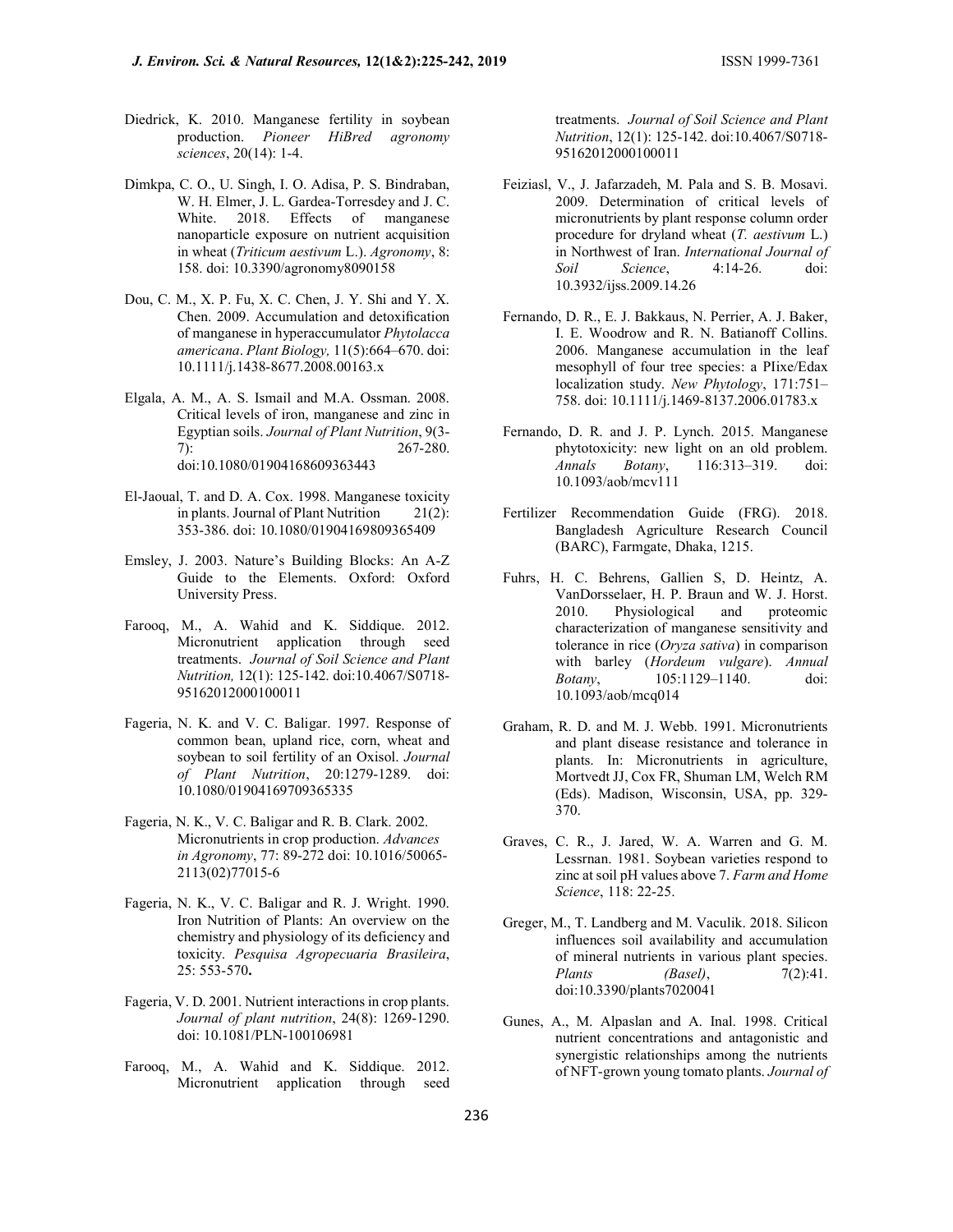Plant Nutrition, 21:2035–2047. doi: 10.1080/01904169809365542

- Habimana, F., P. Stalin and D. Muthumanickam. 2016. Effect of manganese nutrition on growth, yield, manganese uptake and quality of Sesame. Advances in Applied Research, 8(1):14-18. doi : 10.5958/2349- 2104.2016.00003.6
- Hajiboland, R. 2012. Effect of micronutrient deficiencies on plants stress responses. In: Abiotic stress responses in plants, (Eds) Ahmad P and Prasad M (NewYork, NY: Springer), pp. 283–329.
- Hebbern, C. A., K. H. Laursen, A. H. Ladegaars, S. B. Schmidt, P. Pedas, D. Bruhn, J. K. Schjoerring, D. Wulfsohn and S. Husted. 2009. Latent manganese deficiency increases transpiration in barley (Hordeum vulgare). Physiological Plant, 135(3):307-316. doi: 10.1111/j.1399- 3054.2008.01188.x
- Heenan, D. P. and L. C. Campbell. 1981. Influence of potassium and manganese on growth and uptake of magnesium by soybeans (Glycine max L. Merr. cv. Bragg). Plant and Soil, 61: 447-456. doi: 10.1007/BF02182025
- Heenan, D. P. and L. C. Campbell. 1983. Manganese and iron interactions on their uptake and distribution in soybean (*Glycine max L. Merr.*). Plant and Soil, 70(3): 317-326. doi: 10.1007/BF02374888
- Heine, G., J. F. J. Max, H. Fuhrs, D. W.Moran-Puente, D. Heintz and W. J. Horst. 2011. Effect of manganese on the resistance of tomato to Pseudocercospora fuligena. Journal of Plant Nutrition and Soil Science, 174(5):827-836. doi: 10.1002/jpln.201000440
- Hellal, F. A. and M. T. Abdelhamid. 2013. Nutrient management practices for enhancing soybean (Glycine max L.) production. Acta Biologica Colombiana, 18(2): 239-250.
- Horst, W. J. and H. Marschnar. 1978. Effect of excessive manganese supply on uptake and translocation of calcium in bean plants (Phaseolus vulgaris L.) Elsevier, 87(2):137- 148. doi: 10.1016/S0044-328X(78)80104-4
- Husted, S., M. U. Thomsen, M. Mattsson and J. K. Schjoerring. 2005. Influence of nitrogen and sulphur form on manganese acquisition by barley (Hordeum vulgare). Plant and Soil, 268: 309-317. doi:10.1007/s11104-004-0317- 1
- Ishizuka, Y. and T. Ando. 1968. Interaction between manganese and zinc in growth of rice plants. Soil Science and Plant Nutrition, 14(5): 201-206. doi: 10.1080/00380768.1968.10432766
- Islam, A. K. M. N. 1986. Effects of interaction of calcium and manganese on the growth and nutrition of Epilobium hirsutum L. Soil Science and Plant Nutrition, 32(2): 161-168. doi: 10.1080/00380768.1986.10557493
- Keisling, T. C. and B. Mullinix. 1979. Statistical consideration for evaluating micronutrient test. Soil Science Society of America Journal, 43(6):1181-1184. doi: 10.2136/sssaj1979.03615995004300060025x
- Kering, M. K., Lukaszewska and D. Blevins. 2009. Manganese requirement for optimum photosynthesis andgrowth in NAD-malic enzyme C-4 species. Plant and Soil, 316:217- 226. doi: 10.1007/s1104-008-9772-4
- Khabaz-Saberi, T. Hossein, Setter and I. Waters. 2006. Waterlogging Induces High to Toxic Concentrations of Iron, Aluminum, and Manganese in Wheat Varieties on Acidic Soil. Journal of Plant Nutrition, 29(5):899-911. doi: 10.1080/01904160600649161
- Khageshwar, S. P. S., S. Chikhiekar, B. L. Ramteke, N. S. Sahu, R. Dahariya and Sharma. 2015. Micronutrient status in soil of central India. American Journal of Plant Sciences, 6(19):3025-3037. doi: 10.4236/ajps.2015.619297
- Khan, M. A., M. P. Fuller and F. S. Baloch. 2008. Effect of soil applied manganese sulphate on wheat (Triticum aestivum L.) grown on a calcareous soil in Pakistan. Cereal Research Communications, 36 (4):571–582. doi: 10.1556/CRC.36.2008.4.6
- Kobraee, S. and K.Shamsi. 2015. Investigation on zinc, iron and manganese interactions by Zn/Fe, Zn/Mn and Fe/Mn ratios in soybean roots and shoots. Research Journal of Soil Biology, 7(1):13-20. doi: 10.3923/rjsb.2015.13.20
- Kovacevic, V., I. Brkic, D. Simic, G. Bukvic and M. Rastija. 2004. The role of genotypes on phosphorus, zinc, manganese and iron status and their relations in leaves of maize on hydromorphic soil. Plant Soil Environment, 50: 535-539.
- Kuwano, B., A. Moreira, M. Cardoso and M. Nogueira. 2016. Magnesium-Manganese Interaction in Soybean Cultivars with Different Nutritional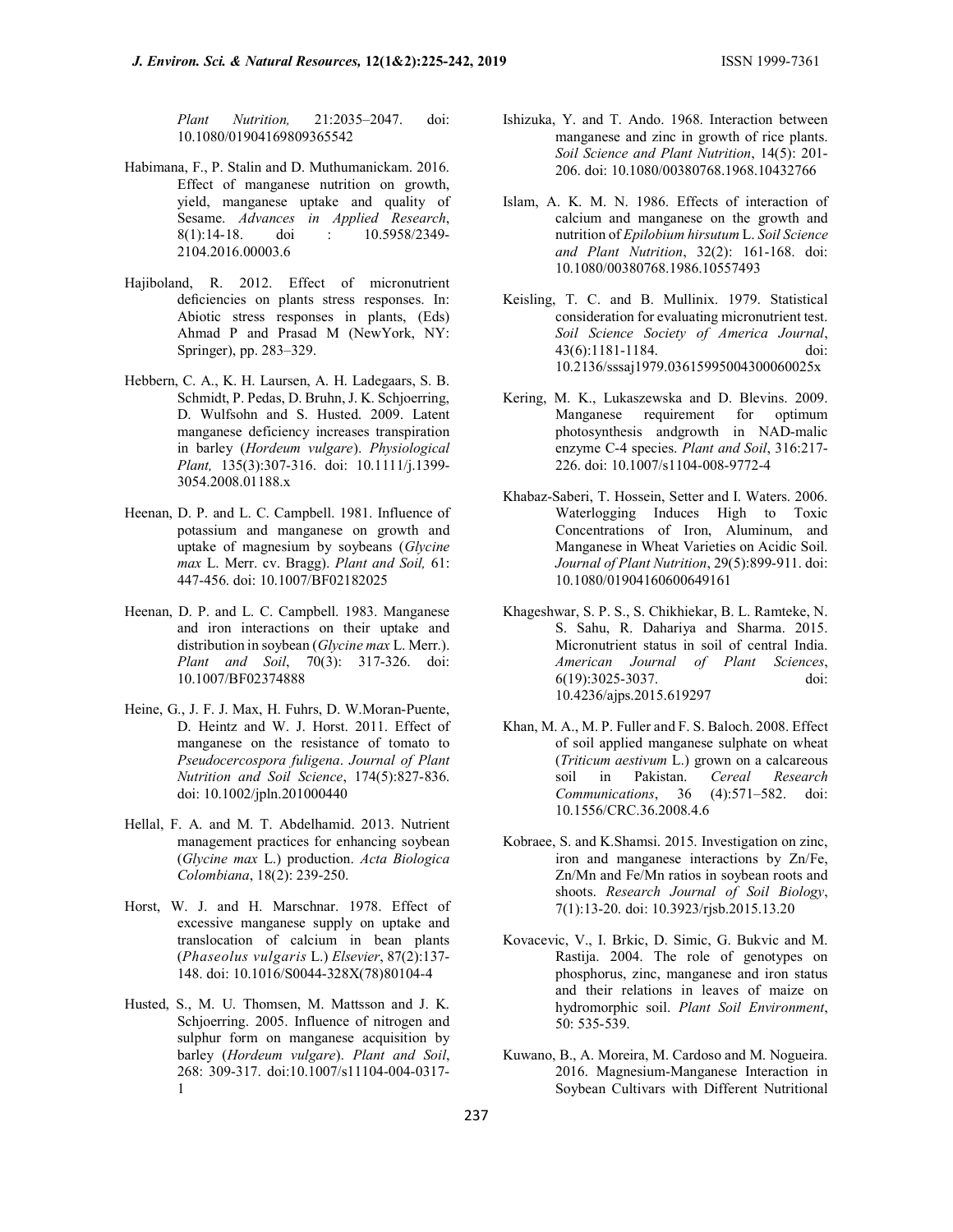Requirements. Journal of Plant Nutrition, 40(3): 00-00. doi: 10.1080/01904167.2016.1240198

- Lacerda, J. J. J., L. O. Lopes, T. P. Rambo, G. Marafon, A. O. Silva, D. N. S. Lira, C. Hickmann, K. G. L. Dias and A. J. Bottan. 2017. Soybean Yield Responses to Micronutrient Fertilizers, Soybean - The Basis of Yield, Biomass and Productivity, Minobu Kasai, Intech Open. doi:10.5772/67157
- Land and Soil Resource Utilization Guide (LSRUG). 1997. Ramgoti upazila, District Laxmipur, Ministry of Agriculture, Soil Resource Development Institute, Fram gate, Dhaka-1215.
- Land and Soil Resource Utilization Guide (LSRUG). 2013. Ramgoti upazila, District Laxmipur, Ministry of Agriculture, Soil Resource Development Institute, Fram gate, Dhaka-1215.
- Lee, C. R. 1972. Interrelationships of aluminum and manganese on the potato plant. Agronomy Journal, 64:546-549. doi: 10.2134/ agronj1972.00021962006400040040x
- Leskova, A., R. F. H. Giehl, A. Hartmann, A. Fargasova and N. Von Wirén. 2017. Heavy metals induce iron deficiency responses at different hierarchic and regulatory levels. Plant Physiology, 174:1648–1668. doi: 10.1104/pp.16.01916
- Lewis, D. C.and J. D. Mcflarne. 1986. Effect of foliar applied manganese on the growth of safflower and diagnosis of manganese deficiency by plant tissue and seed analysis. Australian Journal of Agriculture Research, 37:562-572.
- Li, C., P. Wang, N. W. Menzies, E. Lombi and P. M. Kopittke. 2017. Effects of changes in leaf properties mediated by methyl jasmonate on foliar absorption of Zn, Mn and Fe. Annual Botany, 120:405–415. doi: 10.1093/aob/mcx063
- Li, L. and X. Yang. 2018. The essential element manganese, oxidative stress, and metabolic diseases: links and interactions. Oxidative Medicine and Cellular Longevity, 2018:11. doi: 10.1155/2018/7580707
- Lindsay, W. L. and W. A. Norvell. 1978. Development of a DTPA soil test for zinc, iron, manganese and copper. Soil Science Society of America Journal, 42 (3):421-428. doi: 10.2136/sssaj1978.03615995004200030009x
- Lombnaes, P. and B. R. Singh. 2003. Effect of free manganese activity on yield and uptake of micronutrient cations by barley and oat grown in chelator-buffered nutrient solution. Soil and Plant Science, 53(4):161-167. doi: 10.1080/09064710310018109
- Longnecker, N. E., R. D. Graham and G. Gard. 1991. Effects of manganese deficiency on the Pattern of tillering and development of barley (Hordeum vulgare cv. Galleon). Field Crops<br>Research. 28(1&2): 85-102. doi: Research, 28(1&2): 85-102. doi: 10.1016/0378-4290(91)90076-8
- Lu, S., X. Liu, L. Li, F. Zhang, X. Zeng and C. Tang. 2004. Effect of manganese spatial distribution in the soil profile on wheat growth in rice– wheat rotation. Plant and Soil, 261: 39-46.
- Mahashabde, J. P. and S. Patel. 2012. International DTPA- extractable micronutrient and fertility status of soil in Shirpur Tahsil region. Journal of chemTech research, 4:1681-1685.
- Mahbobeh, S. N., Y. Mehrdad and R. K. Farrokh. 2011. Effect of zinc and manganese and their application method on yield and yield components of common bean (Phaseolus vulgaris L. CV.Khomein). Middle-East Journal of Scientific Research, 8(5): 859-865.
- Mahoney, G. P., H. R. Jones and J. M. Hunter. 1981. The effect of lime on lucerne in relation to soil acidity factors. Proceedings of the 14th International Grassland Congress, Kentucky p. 124.
- Malakouti, M. J. and M. H. Tehrani. 1999. Effect of micronutrients on the yield and quality of agricultural products (micro nutrients with macro effects). Tarbiat Modares University Publication, Iran.
- Marschner, H. 1995. Mineral nutrition of higher plants. Academic Press, Germany, pp. 330-355.
- Mehra, R. K. and B. L. Baser. 1991. Available copper, zinc, manganese and iron status of Rajosthan soils. Annals of Arid Zone, 30(1):17-21.
- Michael, W. S., Becky, S. C. and B. S. Landgraf. 2001. Manganese deficincy in pecan. Hort Science, 36(6): 1075-1076. doi: 10.21273/HORTSCI.36.6.1075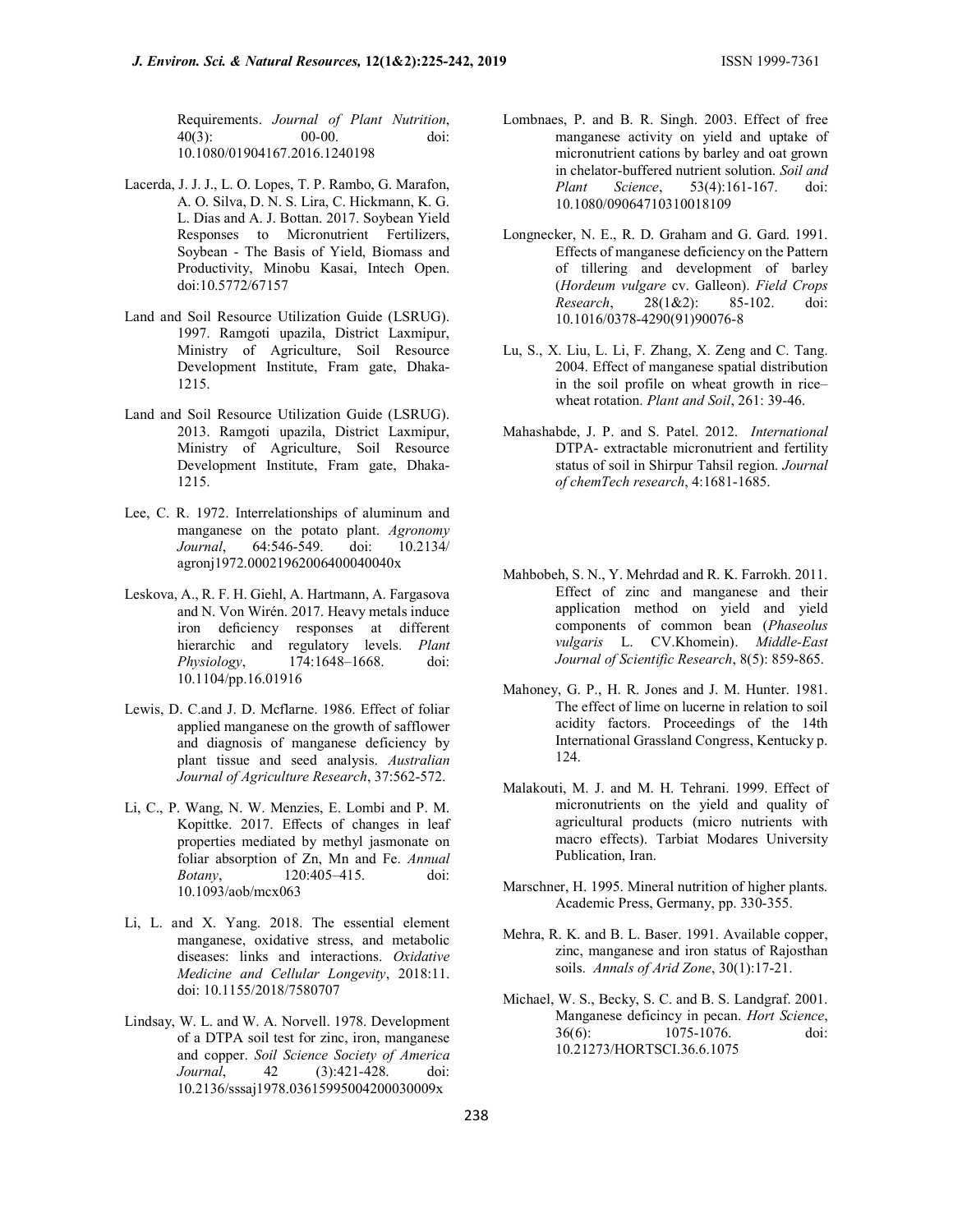- Migocka, M. and G.Klobus. 2007. The properties of the Mn, Ni and Pb transport oprerating at plasma membranes of cucumber roots. Physiologia Plantarum, 129:578-587. doi: 10.1111/j.1399- 3054.2006.00842.x
- Millaleo, R., D. M. Reyes, A. G. Ivanov, M. L. Mora and M. A. lberdi. 2010. Manganese as essential and toxic element for plants transport, accumulation and resistance mechanisms. Journal of Soil Science and Plant Nutrition, 10(4): 470-480. doi: 10.4067/S0718- 95162010000200008
- Moosavi, A. A. and A. Ronaghi. 2011. Influence of foliar and soil applications of iron and manga.nese on soybean dry matter yield and iron-manganese relationship in a calcareous soil. Australian Journal of Crop Science, 5(12):1550-1556.
- Moreira, A., E. Malavolta, R. Heinrichs and R. T. Tanaka. 2003. Magnesium influence on manganese and zinc uptake by excised roots of soybean. Pesquisa Agropecuaria Brasileira, 38(1):95–101. doi:10.1590/S0100- 204X2003000100013
- Mousavi, S. R., M. Galavi and G. Ahmadvand. 2007. Effect of zinc and manganese foliar application on yield, quality and enrichment on potato (Solanum tuberosum L.). Asian Journal of Plant Sciences, 6(8):1256-1260. doi: 10.3923/ajps.2007.1256.1260
- Mousavi, S. R., M. Shahsavari and M. Rezaei. 2011. A general overview on manganese (Mn) importance for crops production. Australian Journal of Basic and Applied Sciences, 5(9):1799-1803.
- Mukhopadhyay, M. and A. Sharma. 1991. Manganese in cell metabolism of higher plants. Botanical Review, 57(2): 117-149.
- Mulder, E. G. and F. C. Gerretsen. 1952. Soil manganese in relation to plant growth. Advances in Agronomy, 4: 221-277. doi: 10.1016/S0065-2113(08)60310-7
- Murdock, L., H. Miller, D. Peaslee and W. Frye. 1977. Manganese Fertilization of Soybeans. Agronomy Notes. 111. https://uknowledge.uky.edu/pss\_notes/111
- Narender, R. S. Malik, Y. Krishan and H. K. Yadav. 2016. Fractionation and distribution of manganese in different cropping system and their relationship with soil properties in Haryana. Environment and Ecology, 34(4): 2533-40.
- Narender, R. S. Malik and L. Shiva Kumar. 2017. Releasing behavior of manganese in Haryana soils of different cropping system. Indian Journal of Agricultural Sciences, 87(5): 35-8.
- Ndakidemi, P. A., S. J. Bambara and H. J. R. Makoi. 2011. Micronutrient uptake in common bean (Phaseolus vulgaris L.) as affected by rhizobium inoculation, and the supply of molybdenum and lime. Journal of Plant Biology & Omics, 4(1): 40-52.
- Ness, P. J. and H. W. Woolhouse. 1980. RNA synthesis in phasseolus chloroplasts: II. Ribonucleic acid synthesis and senescing leaves. Journal of Experimental Botany, 31(1): 223-233. doi: 10.1093/jxb/31.1.235
- Nozulaidi, M., M. NurInani, M. Khairi and S. M. D. Jahan. 2016. Production of corn; effects of manganese application on plant parameters. Journal of Agricultural Research, 1(2): 000109.
- Norvell, W. A. 1988. Inorganic reactions of manganese in soils. In: Graham RD, Hannam RJ, Uren NC (Editors). Manganese in soils and plants. Kluwer Academic Publishers, Dordrecht, The Netherlands, pp. 37-58.
- Ozbahce, A. and M. Zengin. 2014. Effects of foliar and soil applications of different manganese fertilizers on yield and net return of bean. Journal of Plant Nutrition, 37(2):1. doi: 10.1080/01904167.2013.859701
- Pahlavan-Rad, R. Mohammad, M. Pessarakli and P. Mohammad. 2009. Response of wheat plants to zinc, iron and manganese applications and uptake and concentration of zinc, iron and manganese in wheat grains. Communications in Soil Science and Plant Analysis, 40(7-8): 1322-1332. doi: 10.1080/00103620902761262
- Pan, Y., G. F. Koopmans, L. T. C. Bonten, J. Song, Y. Luo, E. J. M. Temminghoff and R. N. J. Comans. 2014. Influence of pH on the redox chemistry of metal oxides and organic matter in paddy soils. Journal of Soils Sediments, 14:1713-1726.
- Parker, D. R., M. B. K. Ohki, L. M. Shuman and D. O. Wilson. 1981. Manganese effect on yield and nutrient concentration in leaves and seed of soybean cultivars. Agronomy Journal, 13: 643- 646. doi: 10.2134/agronj1981.00021962007300040018 x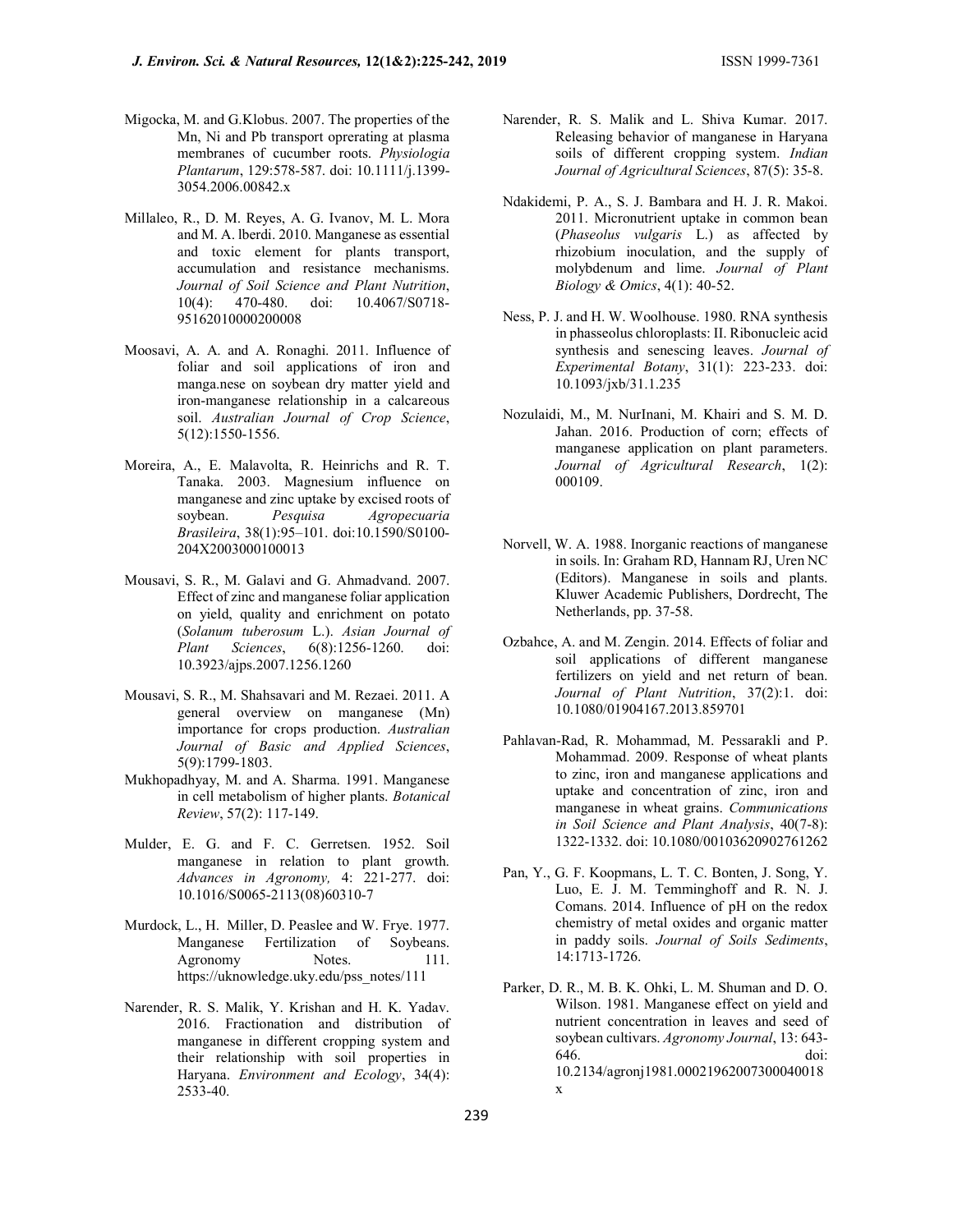- Patiram, R., C. Upadhyaya, C. S. Singh, R. Munna and M. Ram. 2000. Micronutrient cation status of mandarin orchard of Sikkim. Journal of the Indian Society of Soil Science, 48(2): 246-249.
- Pedas, P., S. Husted, K. Skytte and J. K. Schjoerring. 2011. Elevated phosphorus impedes manganese acquisition by barley plants. Frontiers in Plant Science, 2: 37. doi: 10.3389/fpls.2011.00037
- Polle, A., K. Chakrabarti, F. Seifert, P. Schramel and H. Rennenberg. 1992. Antioxidants and manganese deficiency in needles of Norway spruce (picea abies) tress. Plant Physiology, 99: 1084-1089. doi: 10.1104/pp.99.3.1084
- Raliya, R., V. Saharan, C. Dimkpa and P. Biswas. 2018. Nanofertilizer for precision and sustainable agriculture: Current state and future perspectives. Journal of Agricultural and Food Chemistry, 66(26): 6487–6503. doi: 10.1021/acs.jafc.7b02178
- Ray, S. K., D. Chatterjee, S. Saha, K. H. Kamble, and B. C. Deka. 2015. A guide for soil nutrient management with special reference to Wokha. ICAR Research Complex for NEH Region, Nagaland Centre, Jharnapani, Medziphema, Nagaland.
- Rehman, A., M. Farooq, Z. A. Cheema and A. Wahid. 2014. Foliage applied boron improves the panicle fertility, yield and biofortification of fine grain aromatic rice. Journal of Soil Science and Plant Nutrition, 14(3): 723-733. doi: 10.4067/S0718-95162014005000058
- Reichman, S. M. 2002. The responses of plants to metal toxicity: A review focusing on copper, manganese and zinc. Australian minerals and energy environment foundation: Melbourne, pp.14-59.
- Renzel, Z., R. D. Graham and J. F. Pedler. 1993. Manganese nutrition and accumulation of phenolics and lignin as related to differential resistance of wheat genotypes to the take-al fungus. Plant and Soil, 151: 255-263. doi:10.1007/BF00016291
- Rengel, Z. 2015. Availability of Mn, Zn and Fe in the rhizosphere. Journal of Soil Science and Plant Nutrition, 15(2): 397-409.
- Sadana, U. S., K. Lata and N. Claassen. 2002. Manganese efficiency of wheat cultivars as related to root growth and internal manganese requirement. Journal of plant Nutrition,

25(12): 2677-2688. doi: 10.1081/PLN-120015531

- Samal, D., U. S. Sadana and A. S. Gill. 2003. Mechanistic approach to study manganese influx and its depletion in the rhizosphere of wheat and raya. Communications in Soil Science and Plant Analysis, 34(19-20):3033- 3044. doi: 10.1081/CSS-120025223
- Santos, E. F., J. M. K. Santini, A. P. Paixao, E. F. Junior, J. Lavres, M. Campos and A. R. Reis. 2017. Physiological highlights of manganese toxicity symptoms in soybean plants: Mn toxicity responses. Plant Physiological Biochemistry, 113:6-19. doi: 10.1016/j.plaphy.2017.01.022
- Sarkar, D., S. K. Pandey, K. C. Sud and A. Chanemougasoundharam. 2004. In vitro characterization of manganese toxicity in relation to phosphorus nutrition in potato (Solanum tuberosum L.).Plant Science, 167(5): 977–986. doi: 10.1016/j.plantsci.2004.05.022
- Sarker, M. M. H., A. Z. M. Moslehuddin and M. R. Islam. 2020. Changing dynamics of micronutrients in piedmont soil of Bangladesh. Eurasian Journal of Soil Science, 9(1): 43-51. doi:10.18393/ejss.642221
- Sarker, M. M. H., A. Z. M. Moslehuddin, M. Jahiruddin and M. R. Islam. 2018. Available status and changing trend of micronutrients in floodplain soils of Bangladesh. SAARC Journal of Agriculture, 16(1): 35-48. doi: 16. 35. 10.3329/sja.v16i1.37421
- Schmidt, S. B., P. E. Jensen and S. Husted. 2016. Manganese deficiency in plants: The impact on photosystem II. Trends Plant Science, 21(7): 622–632. doi: 10.1016/j.tplants.2016.03.001
- Schulte, E. E. and K. A. Kelling. 1999. Soil and applied manganese.Understanding plant nutrients, A2526.
- Shahandeh, H., L .Hossner and F. Turner. 2003. Phosphorus relationships to manganese and iron in rice soils. Soil Science, 168(7): 489- 500. doi: 10.1097/01.ss0000080334.10341.6a
- Sharma, B. D., O. P. Chodhary, J. K. Chanay and P. K. Singh. 2016. Forms and uptake of manganese in relation to soil taxonomic orders in alluvial soils of Punjab, India. Communications in Soil Science and Plant Analysis, 47(3):313-327. doi: 10.1080/00103624.2015.1123722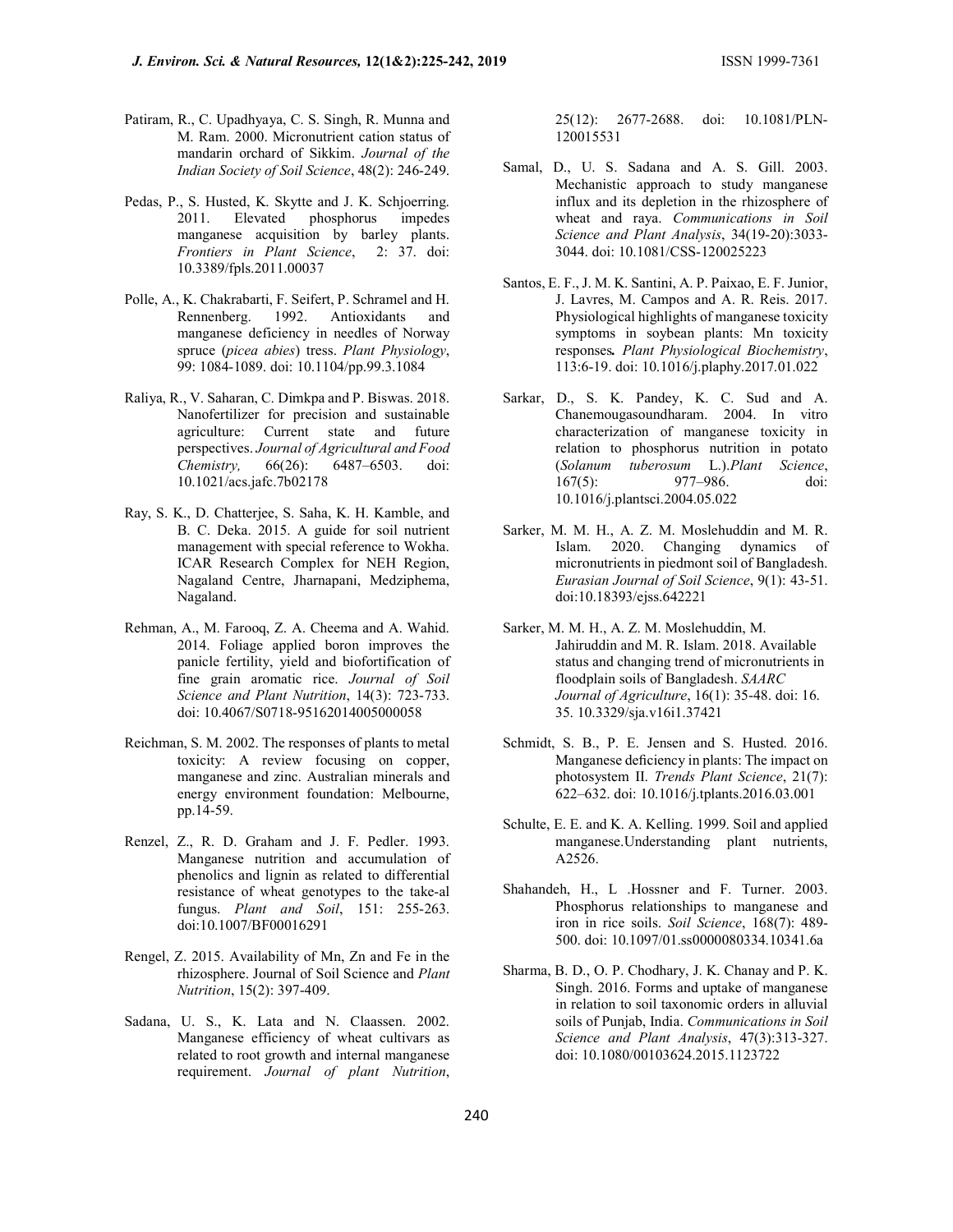- Sharma, B. D., A. Seth, R. S. Saini and S. S. Dhaliwal. 2011. Distribution of different forms of Mn and their association with soil properties in arid zone soils of Punjab, India. Archives of Agronomy and Soil Science, 57(1):15-26. doi: 10.1080/03650340903222310
- Sharma, B. L. and P. N. Bapat. 2000. Levels of micronutrient cations in various plant parts of wheat as influenced by zinc and phosphorus application. Journal of the Indian Society of Soil Science, 48(1): 130-134.
- Shawquat, M. A. K., M. A. Karim, A. A. Mahmud, S. Parveen, M. B. Mahfuz and M. H. Altaf. 2015. Plant water relations and proline accumulations in soybean under salt and water stress environment. Journal of Plant Sciences, 3(5): 272-278. doi: 10.11648/j.jps.20150305.15
- Shuman, L. M. 1979. Zinc, manganese and copper in soil fractions. Soil Science, 27: 10-7.
- Shuman, L. M. and O. E. Anderson. 1976. Interactions of Mn with other ions in wheat and soybeans. Communications in Soil Science and Plant Analysis, 7(6): 547-557. doi: 10.1080/00103627609366665
- Shuman, L. M., F. C. Boswell, K. Ohki, M. B. Parker and D.O. Wilson. 1980. Critical soil manganese deficiency levels for four extractants for soybeans grown in sandy soil. Soil Science Society of America Journal, 44(5):1021-1025. doi: 10.2136/sssaj1980.03615995004400050030x
- Singh, M. V. 2009. Effect of trace element deficiencies in soil on human and animal health. Bulletin of the Indian Society of soil science, 27:75-101.
- Singh, V. K. and H. P. Agarawal. 2007. Development of Dris norms for evaluating, nitrogen, phosphorus potassium and sulphur requirements of rice crop. Journal of the Indian Society of Soil Science, 55(3): 294-303.
- Soltangheisi, A., Z. A. Rahman, C. F. Ishak, H. M. Musa and H. Zakikhani. 2014. Interaction effects of zinc and manganese on growth, uptake response and chlorophyll content of sweet corn (Zea mays var. saccharata). Asian Journal of Plant Sciences, 13(1): 26-33. doi: 10.3923/ajps.2014.26.33
- Stumm, W. and J. J. Morgan. 1996. Aquatic Chemistry: Chemical Equilibria and Rates in Natural Waters. New York, NY: Wiley.
- Sutradhar, A. K., D. E. Kaiser and L. M. Behnken. 2017. Soybean response to broadcast application of boron, chlorine, manganese, and zinc. Agronomy Journal, 109(3): 1048-1059.
- Tanaka, A. and S. A. Navasero. 1966. Interaction between iron and manganese in the rice plant. Soil Science and Plant Nutrition, 12(5): 29-33. doi: 10.1080/00380768.1966.10431958
- Terry, N., P. S. Evans and D. E. Thomas. 1975. Manganese toxicity effects on leaf cell multiplication and expansion on dry matter yield of sugar beets. Crop Science, 15: 205- 208.
- Tessier, A., P. G. C. Campbell and M. Bisson. 1979. Sequential extraction procedure for the speciation of particulate traces matals. Analytical Chemistry, 51(1): 844-51. doi: 10.1021/ac50043a017
- Ullah, A., M. Farooq, A. Nadeem, A. Rehman, S. Asad and A. Nawaz. 2017. Manganese nutrition improves the productivity and grain biofortification of fine grain aromatic rice in conventional and conservation production systems. Paddy and Water Environment, 15(3):563-572. doi: 10.1007/s10333-016- 0573-8
- Vahid Ghasemian, A., A. S. Ghalavand, A. Zadeh and Pirzad. 2010. The effect of iron, zinc and manganese on quality and quantity of soybean seed. Journal of Phytology, 2(11): 73-79.
- White, P. and P. Brown. 2010. Plant nutrition for sustainable development and global health. Annals of Botany, 105(7): 1073-1080. doi: 10.1093/aob/mcq085
- Wilkinson, S. R., D. I. Grunes and M. E. Summer. 2000. Nutrient interactions in soil and plant nutrition. In: Summer ME (Ed.), Handbook of soil science, Boca Raton, Crc Press, pp. 89-112.
- Winkler, R. G., J. C. Polacco, D. B. Blevins and D. D. Randall. 1985. Enzymatic egradation of allantoate indeveloping soybeans. Plant Physiology, 79(3):787-793. doi: 10.1104/pp.79.3.787
- Wissemeier, A. and H. W. J. Horst. 1992. Effect of light intensity on manganese toxicity symptoms and callous formation in cowpea (Vigna unguivalatuc). Plant and soil, 143(4): 299- 309. doi: 10.1104/pp.103.029215
- Yadava, N. and R. Malik. 2018. Soil manganese dynamics and its uptake in wheat (Triticum